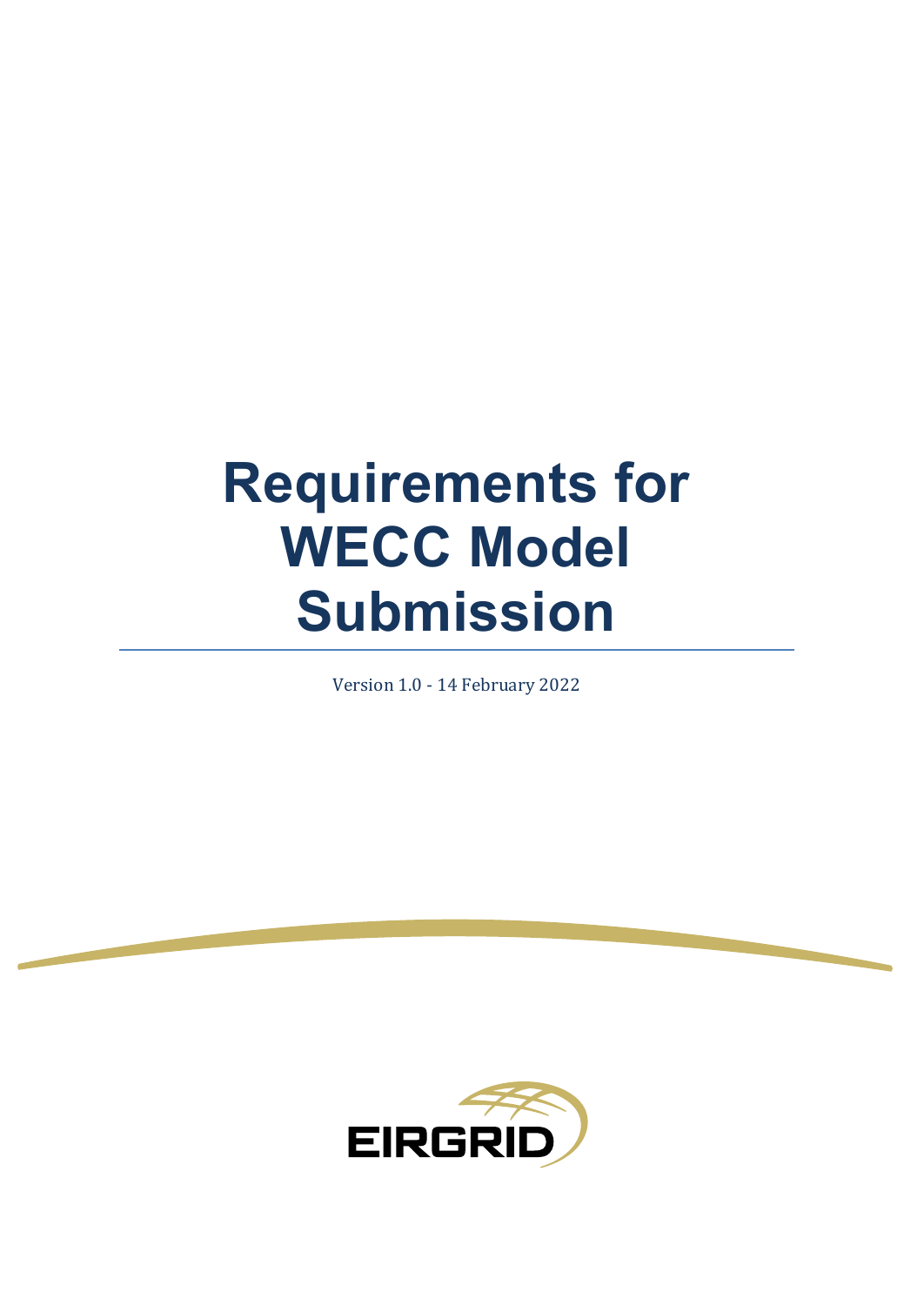

# <span id="page-1-0"></span>**Disclaimer**

EirGrid, the Transmission System Operator (TSO) for Ireland, makes no warranties or representations of any kind with respect of this document, including, without limitation, its quality, accuracy and completeness. The TSO does not accept liability for any loss or damage arising from the use of this document or any reliance on the information it contains. Use of this document and the information it contains is at the user's sole risk. In addition, the TSO strongly recommends that any party wishing to make a decision based on the content of this document should consult the TSO in advance.

# <span id="page-1-1"></span>**Revision History**

| Ver. | Date            | <b>Notes</b>    | <b>Prepared by</b> | Checked by                              | Approved by      |
|------|-----------------|-----------------|--------------------|-----------------------------------------|------------------|
| 1.0  | 14 Feb.<br>2022 | Initial version | Kahraman<br>Yumak  | Alan<br>Rogers<br>Marta Val<br>Escudero | Robbie<br>Aherne |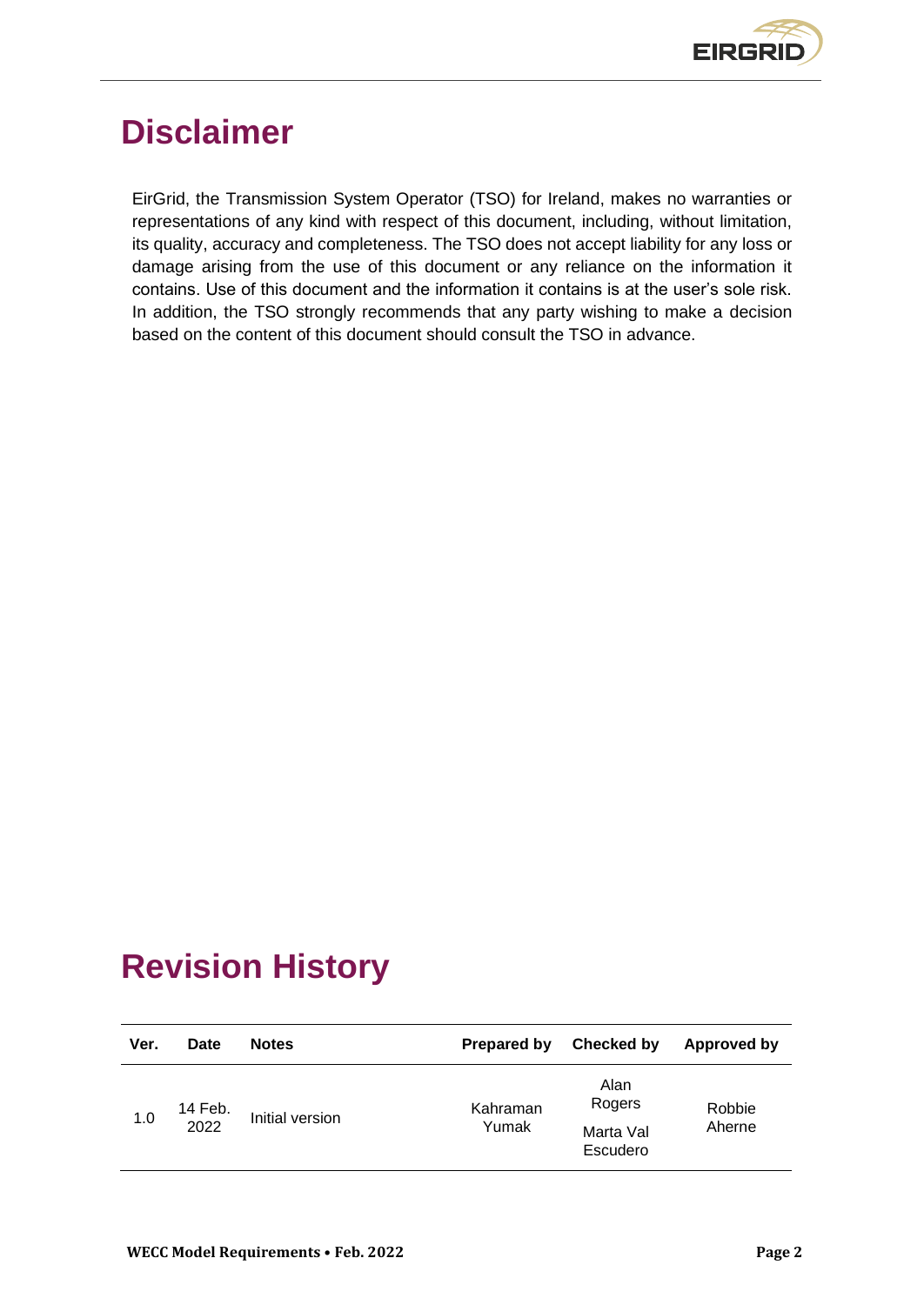

# <span id="page-2-0"></span>**Table of Contents**

| 4.2  |  |
|------|--|
| 4.3. |  |
|      |  |
|      |  |
|      |  |
|      |  |
|      |  |
|      |  |
|      |  |
|      |  |
|      |  |
|      |  |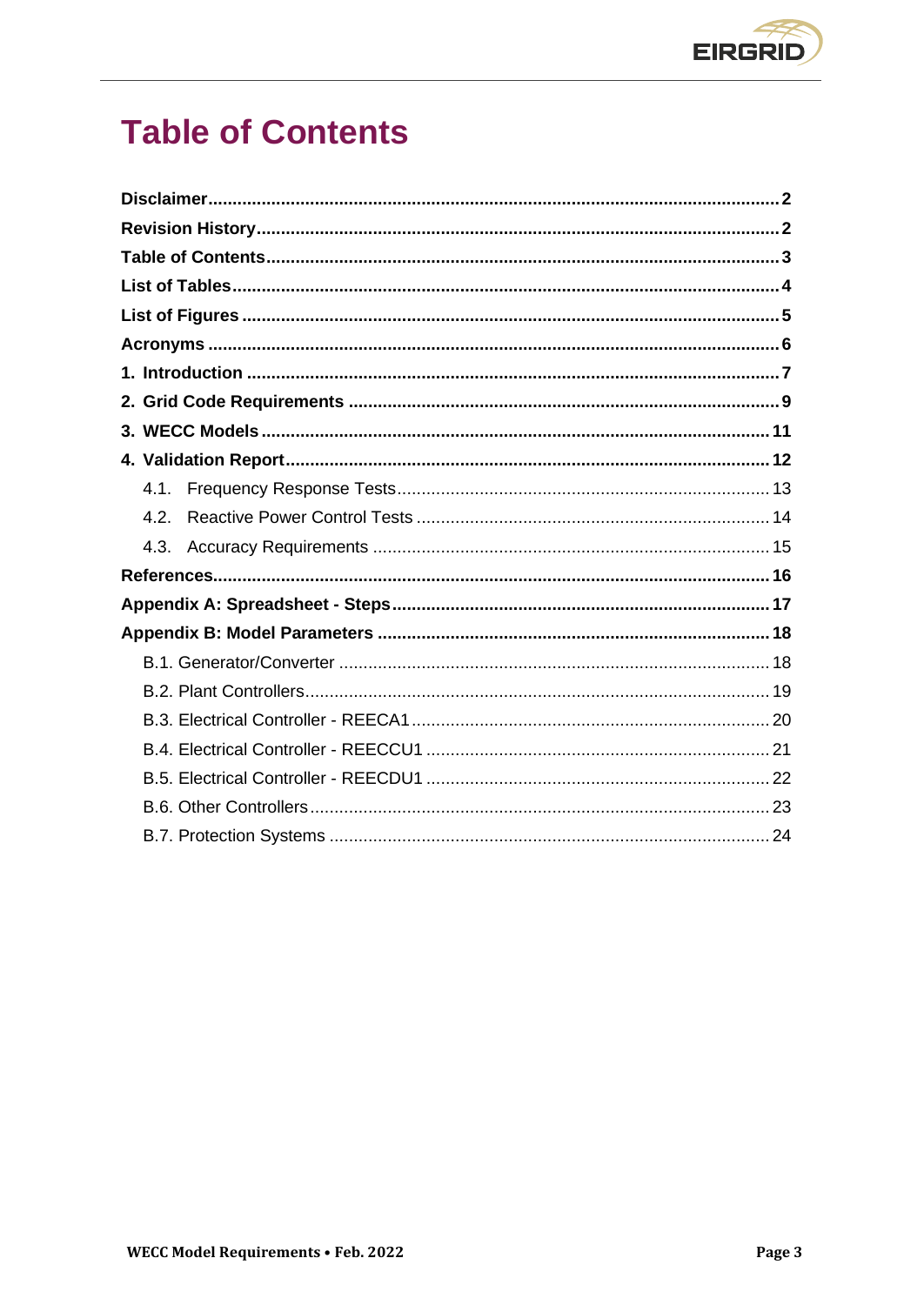

# <span id="page-3-0"></span>**List of Tables**

| Table 3 - The 2 <sup>nd</sup> Generation WECC Models in PSS/E v34 Format 11 |  |
|-----------------------------------------------------------------------------|--|
|                                                                             |  |
|                                                                             |  |
|                                                                             |  |
|                                                                             |  |
|                                                                             |  |
|                                                                             |  |
|                                                                             |  |
|                                                                             |  |
|                                                                             |  |
|                                                                             |  |
|                                                                             |  |
|                                                                             |  |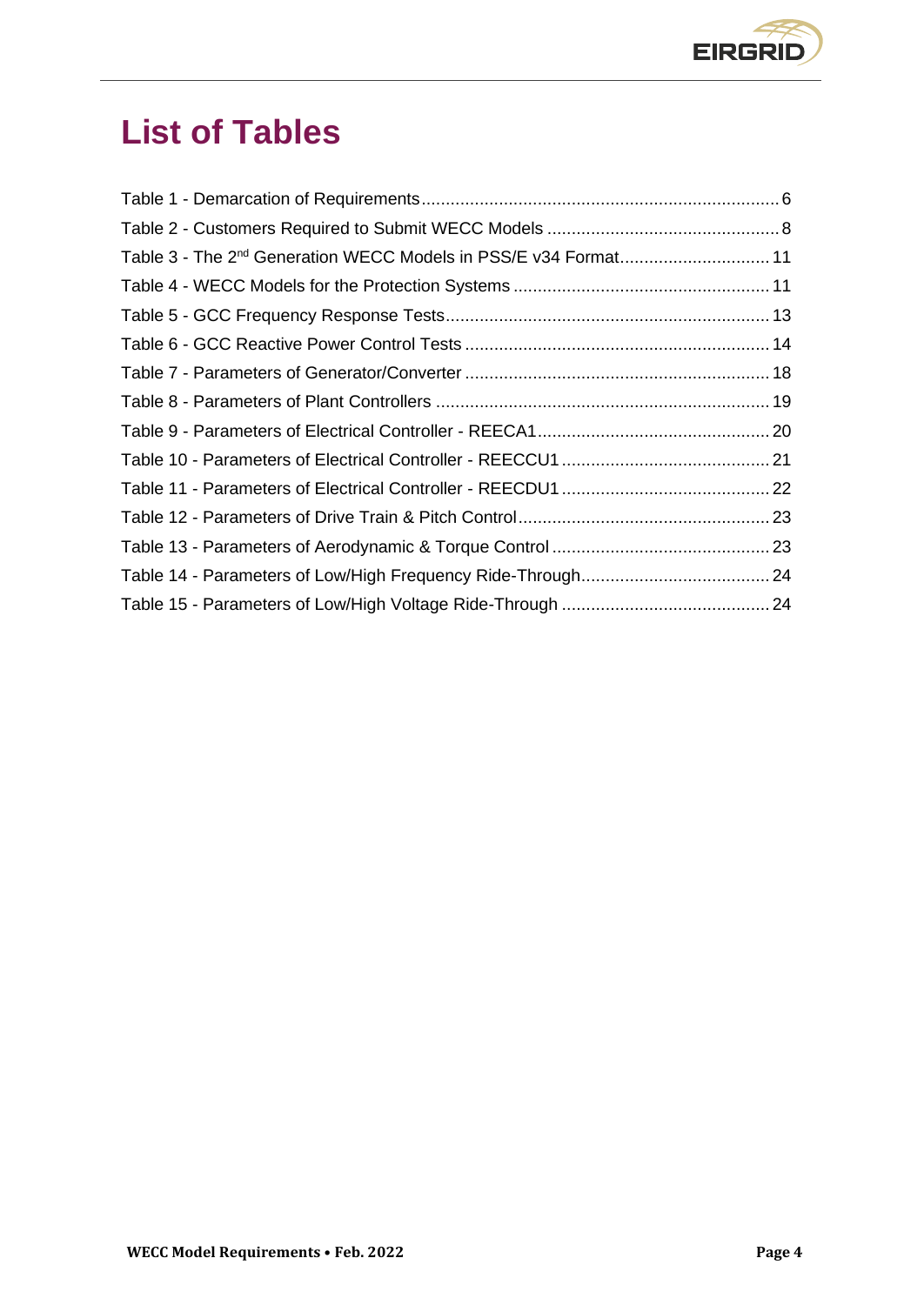

# <span id="page-4-0"></span>**List of Figures**

Figure 1 - [Timeline for the WECC Model Parameters Submission](#page-7-1) ..................................8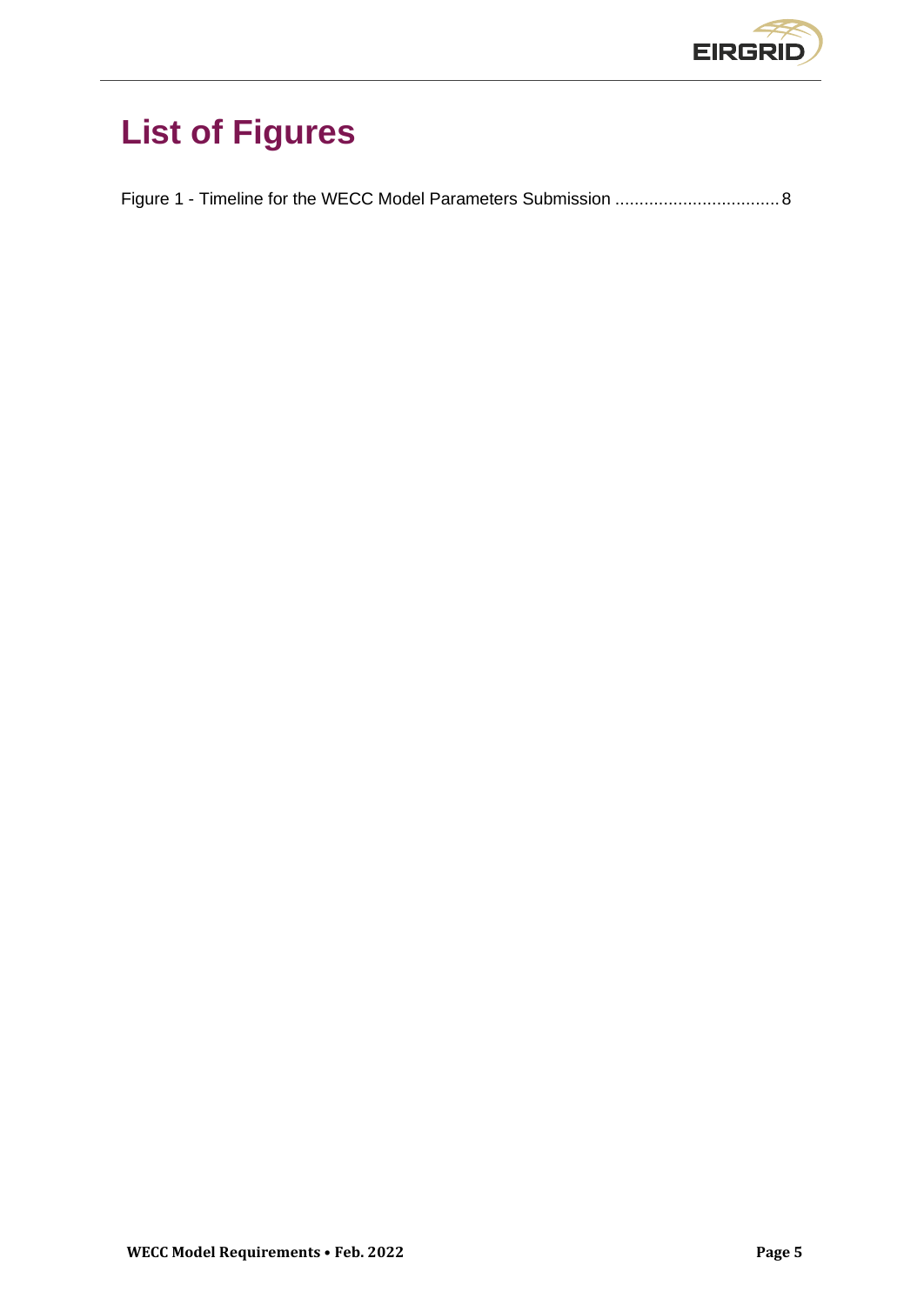

# <span id="page-5-0"></span>**Acronyms**

| <b>APC</b>  | <b>Active Power Control</b>                     |
|-------------|-------------------------------------------------|
| <b>AVR</b>  | <b>Automatic Voltage Regulation</b>             |
| <b>BESS</b> | <b>Battery Energy Storage System</b>            |
| <b>CP</b>   | <b>Connection Point</b>                         |
| DC          | <b>Distribution Code</b>                        |
| <b>DSO</b>  | <b>Distribution System Operator</b>             |
| <b>ESPS</b> | <b>Energy Storage Power Station</b>             |
| <b>FRT</b>  | <b>Fault Ride Through</b>                       |
| GC          | <b>Grid Code</b>                                |
| GCC         | <b>Grid Code Compliance</b>                     |
| <b>HV</b>   | <b>High Voltage</b>                             |
| <b>HVDC</b> | <b>High Voltage Direct Current</b>              |
| LV          | Low Voltage                                     |
| <b>MEC</b>  | <b>Maximum Export Capacity</b>                  |
| <b>MIC</b>  | <b>Maximum Import Capacity</b>                  |
| <b>MV</b>   | Medium Voltage                                  |
| Mvar        | Mega Volt Ampere Reactive                       |
| <b>PPM</b>  | <b>Power Park Module</b>                        |
| <b>PV</b>   | Photovoltaic                                    |
| <b>RfG</b>  | <b>Requirements for Generators</b>              |
| <b>RMS</b>  | Root Mean Square                                |
| <b>SPGM</b> | <b>Synchronous Power Generating Module</b>      |
| <b>TSO</b>  | <b>Transmission System Operator</b>             |
| <b>WECC</b> | <b>Western Electricity Coordinating Council</b> |

<span id="page-5-1"></span>

| <b>Table 1 - Demarcation of Requirements</b> |                                 |  |  |
|----------------------------------------------|---------------------------------|--|--|
| Symbol                                       | <b>Applicable To</b>            |  |  |
|                                              | <b>RfG Generation Units</b>     |  |  |
| $\rightarrow$                                | <b>Non-RfG Generation Units</b> |  |  |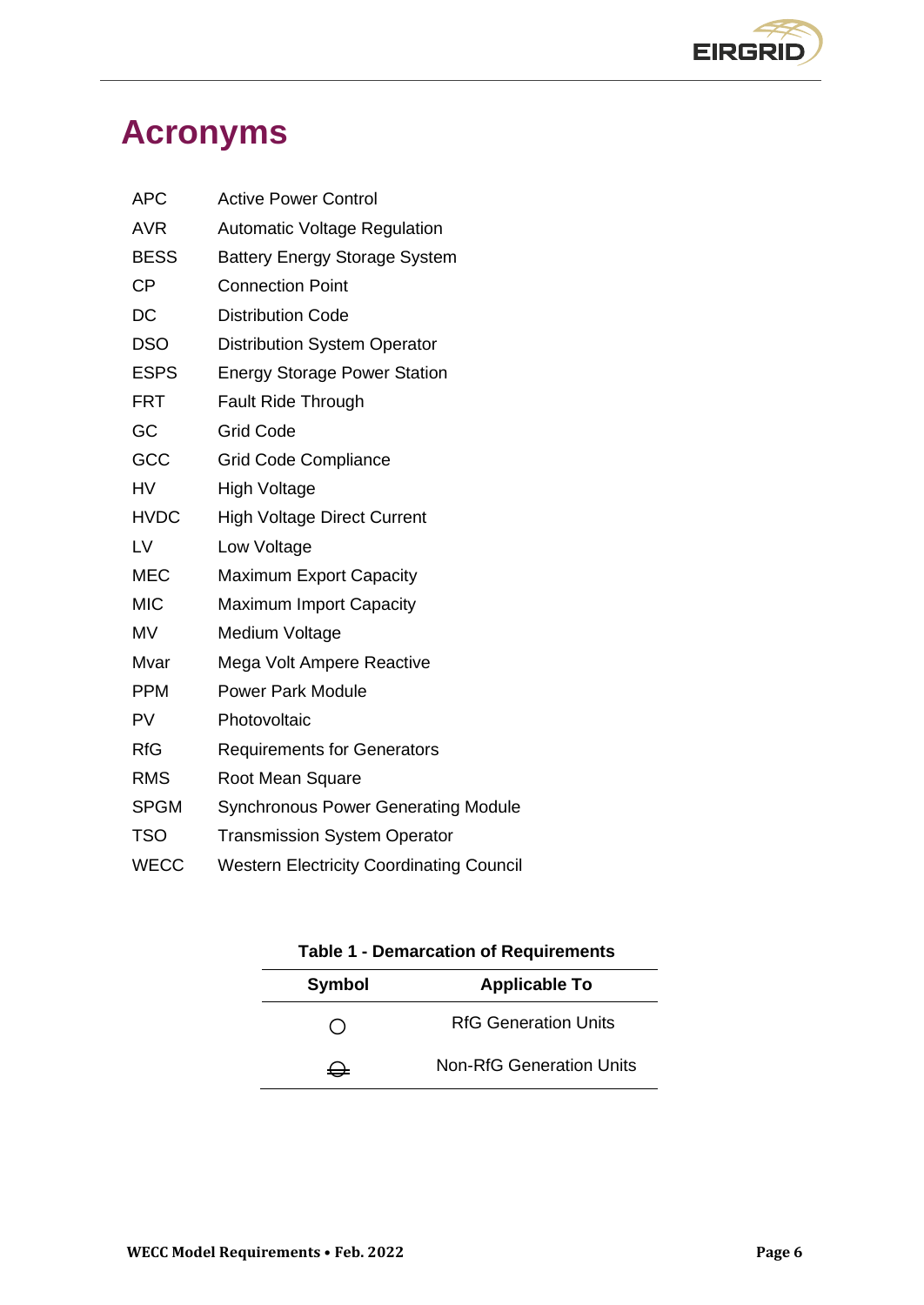# <span id="page-6-0"></span>**1. Introduction**

The purpose of this document is to provide a guideline for the submission and validation requirements for the Western Electricity Coordinating Council (WECC) 2<sup>nd</sup> generation model parameters of the connecting Power Park Modules (PPMs) to the Irish electrical network covering only the following types of generators:

- Wind Farms
- Solar Photovoltaic Plants
- **Battery Energy Storage Power Stations**

The Synchronous Power Generating Modules (SPGM) and HVDC are out of the scope of this document as full detailed models are required for those connections.

Presently, EirGrid requests detailed dynamic models of the connecting facilities for Fault Ride-Through (FRT) studies. Information on the requirements of the FRT studies and FRT dynamic models can be found in the FRT template provided in EirGrid's library [\[1\].](#page-15-1)

Besides the FRT dynamic models with vendor-specific libraries, the WECC generic models of the facilities are still needed because the control centres in Ireland and Northern Ireland use 2<sup>nd</sup> generation WECC generic models to assess the impact and performance of the facilities on the transmission system in real time operations.

The FRT dynamic model is expected to be a detailed Root-Mean-Square (RMS) representation of the facility using vendor-specific libraries which are hard-coded and are not disclosed to users for confidentiality reasons. The vendor libraries are regarded as "black box" with essentially unknown characteristics. On the other hand, generic models provide a medium for the manufacturers to represent their equipment without revealing any proprietary data to other users. The detailed RMS-based dynamic models are of great importance, but generic models are used in real-time operations due to the limitations and complexities presented by the vendor specific libraries.

The 2<sup>nd</sup> generation generic models developed by WECC are RMS-based positive sequence reduced order models reflecting normal operation controls as well as the dynamic controls managed by the generation units. They are non-proprietary and accessible to all users without the need for non-disclosure agreements. Further information on WECC generic models can be found in [\[2\]](#page-15-2) and [\[3\].](#page-15-3)

EirGrid also provides a spreadsheet titled "WECC-Model-Submission-Spreadsheetv1.0.xlsx" to the customers to be used in the parameter submissions. Check up-to-date version in EirGrid's Library. The current version (v1.0) of the spreadsheet is available in [\[4\].](#page-15-4)

Note that for a realistic assessment, the submitted models must reflect site-specific parameters. Generic values for the parameters will not be accepted.

The sections are briefly described below: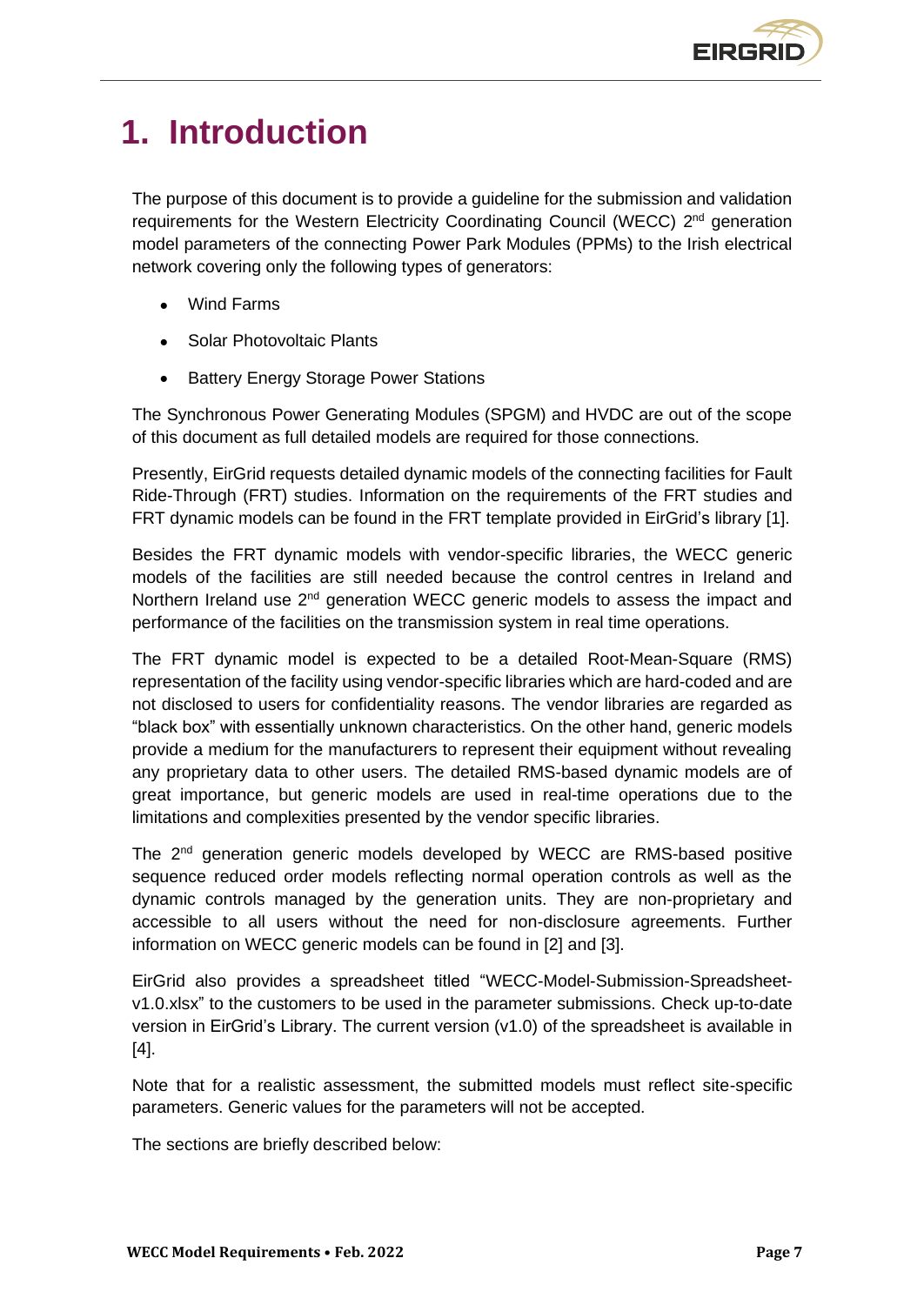

- In the second section, the WECC models are specified for each type of the generator.
- In the third section, testing requirements for validation studies are described.
- In the appendices, the tables from the spreadsheet are given for the completeness of this document.

All the TSO PPM customers are requested to submit WECC  $2<sup>nd</sup>$  generation models of their facility to EirGrid. For the DSO PPM customers, it depends on the voltage level of the Connection Point (CP) and Registered Capacity of the facility as given in the following table.

<span id="page-7-0"></span>

| <b>Generator Type</b>                  | <b>Customer Type</b> | <b>Registered Capacity</b>                  |
|----------------------------------------|----------------------|---------------------------------------------|
| Wind Farms                             | TSO<br>Customers     | <b>All Customers</b>                        |
| Solar PV Plants<br><b>Battery ESPS</b> | <b>DSO</b>           | • for $CP \ge 110$ kV: All Customers        |
|                                        | <b>Customers</b>     | • for $CP < 110$ kV: Reg. Cap. $\geq 5$ MW* |

**Table 2 - Customers Required to Submit WECC Models**

EirGrid doesn't require any WECC model submission from the DSO customers < 5MW for CP < 110 kV.

The indicative timeline for the submission of the WECC model parameters is given in the figure below. Customers are required to submit an initial version of the parameters at least 3 months before the scheduled energisation of the facility. After the completion of Grid Code Compliance (GCC) Tests including approval of the pertaining test reports by EirGrid, a validation report should be submitted no later than 6 weeks demonstrating that the provided set of values reflect the site-specific configuration of the generation units.





<span id="page-7-1"></span>Contact ped[at]eirgrid.com, for any questions on this document.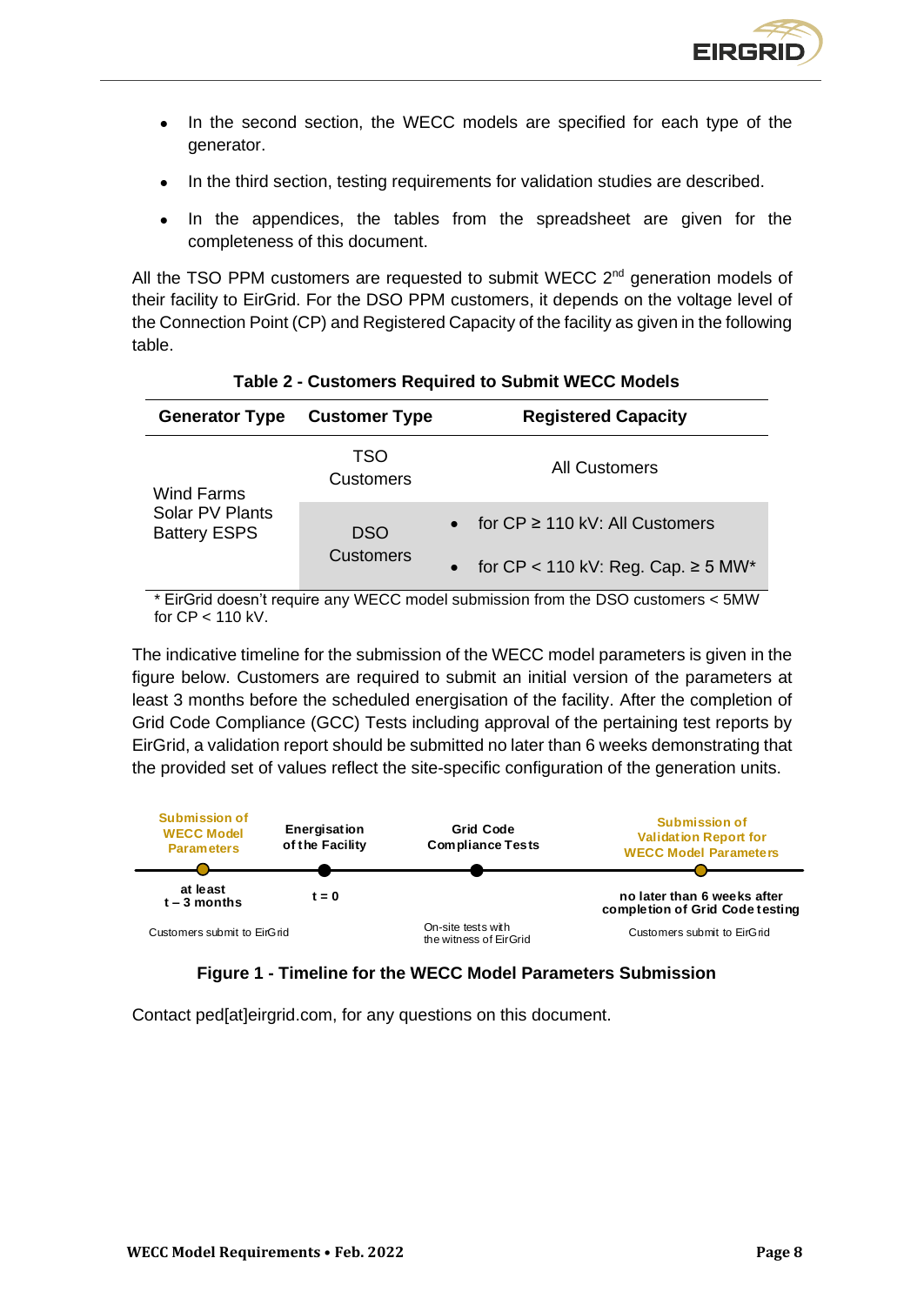

# <span id="page-8-0"></span>**2. Grid Code Requirements**

In the Grid Code, a PPM is defined as a generation unit or ensemble of generation units generating electricity which is connected to the network non-synchronously or through power electronics, and has a single connection point onshore to a transmission system, distribution system, or HVDC system.

Note that Battery Energy Storage Power Stations (ESPS) can also be called Battery Energy Storage Systems (BESS) and are classified as PPMs.

The active Grid Code and Distribution Code at the time of preparation of this document are as follows:

• The EirGrid Grid Code: Version 9, 21/12/2020.

Check up-to-date version in [\[5\].](#page-15-5)

• The ESB Networks Distribution Code: Version 7, 06/08/2020.

Check up-to-date version in [\[6\].](#page-15-6)

The modelling requirements are specified in Grid Code PC.A8 and Distribution Code DCC11.7. See the following excerpts from the Grid Code:

#### • **Grid Code PC.A8.1: Introduction**

 $\circ$  The TSO requires suitable and accurate dynamic Models for all Users connected to, or applying for a connection to, the Transmission System, in order to assess the impact of the proposed installation on the transient and dynamic performance, and security and stability of the Power System for a range of timeframes, disturbances and system conditions. The TSO bases the safe and secure design and operation of the Power System on the Models provided by the Users. All Users of the Power System shall provide suitable Models of their Plant in a timeframe and manner specified by the TSO in this Grid Code.

#### • **Grid Code PC.A8.6: Validation of Model**

- o The User shall simulate the dynamic Models such that Model outputs can be compared against measurements from Grid Code compliance testing to ensure appropriate responses from the Model.
- $\circ$  After commissioning, the User shall provide the TSO with documentation comparing the predicted behaviour of the balanced, root mean square, positive phase-sequence time-domain Model against the tested performance.
- o The TSO shall also perform studies and ongoing validation to ensure that Models submitted by the User are representative of the User's Plant throughout its operational lifetime.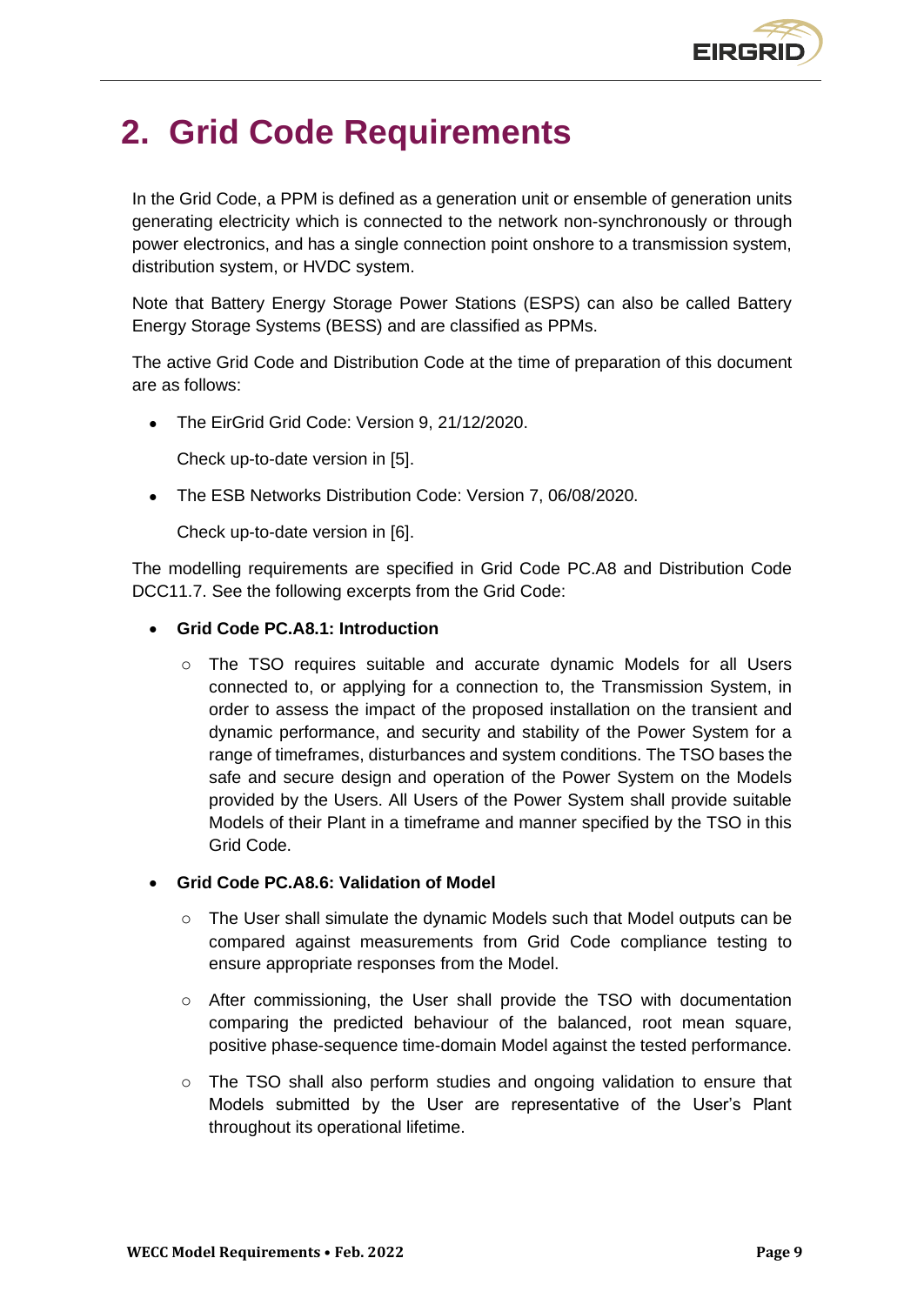

o If the on-site measurements, Grid Code compliance tests or other information provided indicate that the dynamic Model is not valid in one or more respects, the User shall provide the revised dynamic Model, source code and documentation whose behaviour corresponds to the observed on-site behaviour as soon as reasonably practicable, but in any case no longer than 90 Business Days after the conclusion of the Grid Code compliance tests.

The RfG and Non-RfG Generation Units are described in the Grid Code as follows:

#### **1. RfG Generation Unit:**

Indicated with the symbol of  $\circ$  . A Generation Unit that is not a Non-RfG Generation Unit.

#### **2. Non-RfG Generation Unit:**

Indicated with the symbol of  $\bigoplus$ . A Generation Unit with a signed Connection Agreement:

- a) Connected to the Network on or before the 30th November 2018; or
- b) Whose owner has concluded a final and binding contract for the purchase of the main Plant on or before the 30th November 2018 and provides evidence of same, as acknowledged by the TSO, on or before the 31st May 2019. Such evidence shall at least contain the contract title, its date of signature and date of entry into force, and the specifications of the main Plant to be constructed, assembled, or purchased; or
- c) Is one of the exceptions to the applicability of the RfG Generation Unit requirements and is a Generation Unit as follows:
	- (i) Installed to provide back-up power and operate in parallel with the Network for less than five minutes per calendar month while the system is in normal system state; or
	- (ii) No permanent Connection Point and is used by the TSO to temporarily provide power when normal system capacity is partly or completely unavailable; or
	- (iii) Energy Storage Units except for Pumped Storage Plant.

A Non-RfG Generation Unit that undergoes modernisation, refurbishment or replacement of equipment which drives a modification to its Connection Agreement, and had concluded a final and binding contract for the purchase of the Plant being modified after the 30th November 2018 will be deemed an RfG Generation Unit, unless the Plant being modified is one of the exceptions listed in c) above.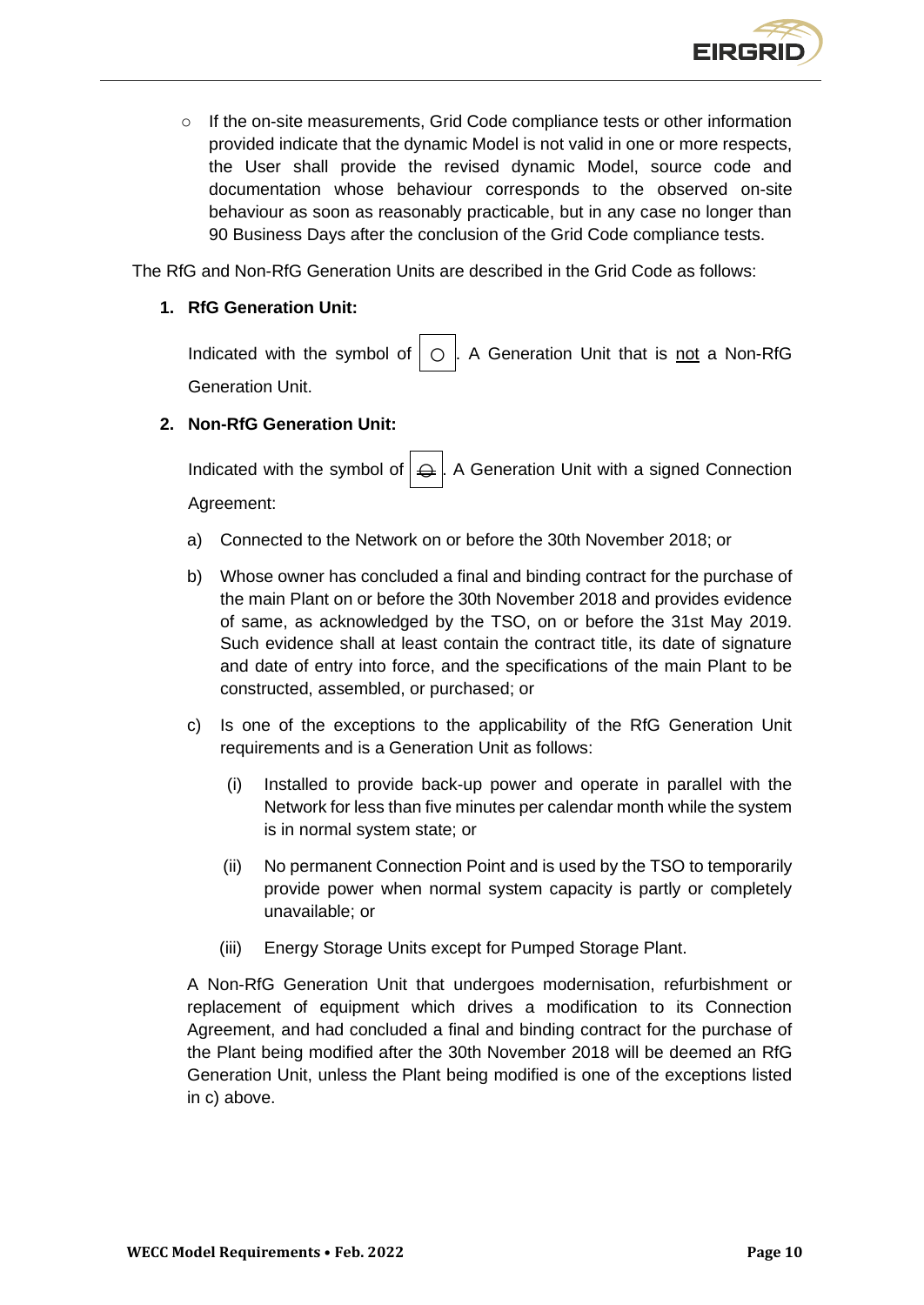# <span id="page-10-0"></span>**3. WECC Models**

The required 2<sup>nd</sup> generation WECC generic models for each type of generator are listed in the table below. The model parameters are expected to be site-specific.

If a  $2<sup>nd</sup>$  generation WECC model is not available for a plant, and for the generator types not listed in the table below, contact EirGrid.

The model names are given in the PSS/E v34 format just for information purposes. The set values of the parameters are required to be submitted through the provided spreadsheet by EirGrid.

<span id="page-10-1"></span>

|                              | <b>Generator Type</b> |                |                                     |                                 |
|------------------------------|-----------------------|----------------|-------------------------------------|---------------------------------|
| <b>Model Name</b>            | Wind<br>Type 3        | Wind<br>Type 4 | <b>Solar</b><br><b>Photovoltaic</b> | <b>Energy</b><br><b>Storage</b> |
| <b>Generator/Converter</b>   | REGCA1                | REGCA1         | REGCA1                              | REGCA1                          |
| <b>Electrical Controller</b> | REECA1                | REECA1         | REECDU1                             | REECCU1                         |
| <b>Plant Controller</b>      | REPCTA1               | REPCA1         | REPCA1                              | REPCA1                          |
| <b>Drive-Train</b>           | <b>WTDTA1</b>         | WTDTA1*        |                                     |                                 |
| <b>Pitch Control</b>         | WTPTA1                |                | -                                   |                                 |
| Aerodynamic                  | WTARA1                |                | -                                   |                                 |
| <b>Torque Control</b>        | WTTQA1                | -              | -                                   | -                               |

#### **Table 3 - The 2nd Generation WECC Models in PSS/E v34 Format**

\* Optional

<span id="page-10-2"></span>The WECC models for the protection systems are shown in the following table. The submission of the site-specific parameters for the protection systems is also required.

| $1800 - 11200$ models for the Frotection of Stems    |                           |  |
|------------------------------------------------------|---------------------------|--|
| <b>Model Name for</b><br><b>Generator Protection</b> | <b>For All Facilities</b> |  |
| Low/High Frequency<br>Ride-Through                   | FRQTPAT, FRQDCAT          |  |
| Low/High Voltage<br>Ride-Through                     | VTGTPAT, VTGDCAT          |  |

**Table 4 - WECC Models for the Protection Systems**

If the parameters change in different operating modes, this should be clearly indicated along with the associated values.

For Battery ESPS connections, the WECC model parameters for all operating modes including the five frequency response modes are required to be submitted.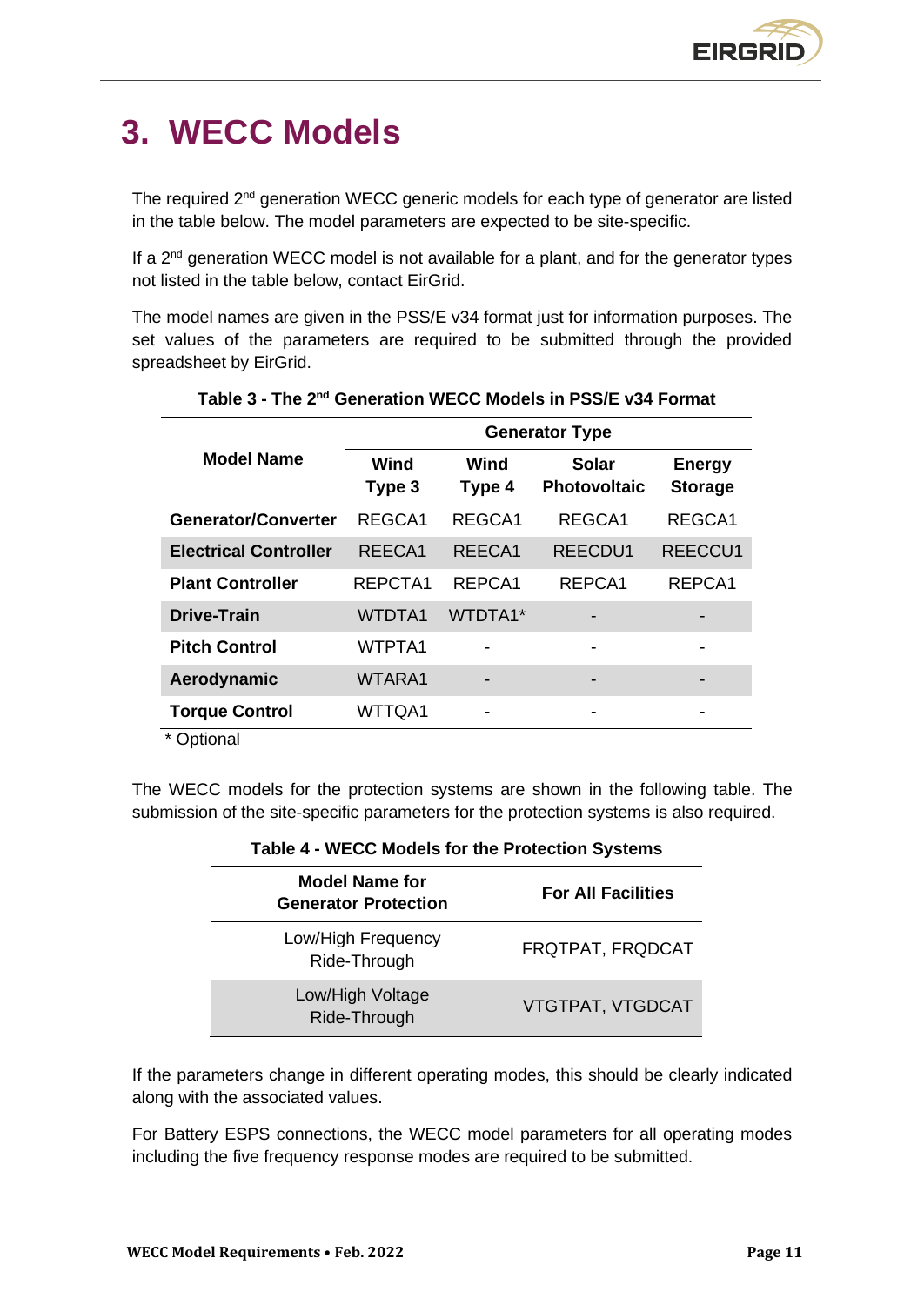

# <span id="page-11-0"></span>**4. Validation Report**

The dynamic models play a crucial role in the real-time stability analysis of the transmission network. Generic parameters are not acceptable and submitted models should reflect site-specific behaviour of the generation units. Therefore, validation of the submitted parameters against on-site Grid Code Compliance tests is required. EirGrid require that the WECC 2<sup>nd</sup> generation models are validated against site specific Grid Code Compliance tests.

Information on the Grid Code Compliance & Testing procedures is available on EirGrid's website [\[7\].](#page-15-7)

The required Grid Code Compliance tests for validation purposes are as follows:

- Frequency Response Tests
- Reactive Power Control Tests

The validation report should demonstrate that the WECC models provided prior to energisation can reproduce with reasonable accuracy the Grid Code Compliance tests for that specific site.

The actual set points and measurements taken during the Grid Code Compliance tests should be considered for validation purposes.

If any control parameters have been re-tuned during commissioning tests, these should be highlighted in the report and the updated parameters and set values should be submitted to EirGrid.

Any software capable of running dynamic studies can be used for the validation of WECC model parameters.

The simulation outputs of the submitted model should be compared against recorded results of the tests at the physical site. The comparison can be done by plotting the outputs on graphs. Evaluation on the obtained results is required.

Note that there might be updates in the Grid Code Compliance templates and different procedures might be followed for older connections. Also, there might be differences in the specified test parameters and on-site measurements due to generator specifications or other conditions. Use the on-site setpoint values, measurements and the test procedures for reference in the validation studies.

EirGrid is primarily interested in the verification of the dynamic aspects of the Grid Code tests. For the tests with extensive duration, it is possible to split the simulations and focus only on the time periods where the dynamic response is provided.

Also note that a sufficient state-of-charge level could be assumed for the simulation studies of Battery ESPS units.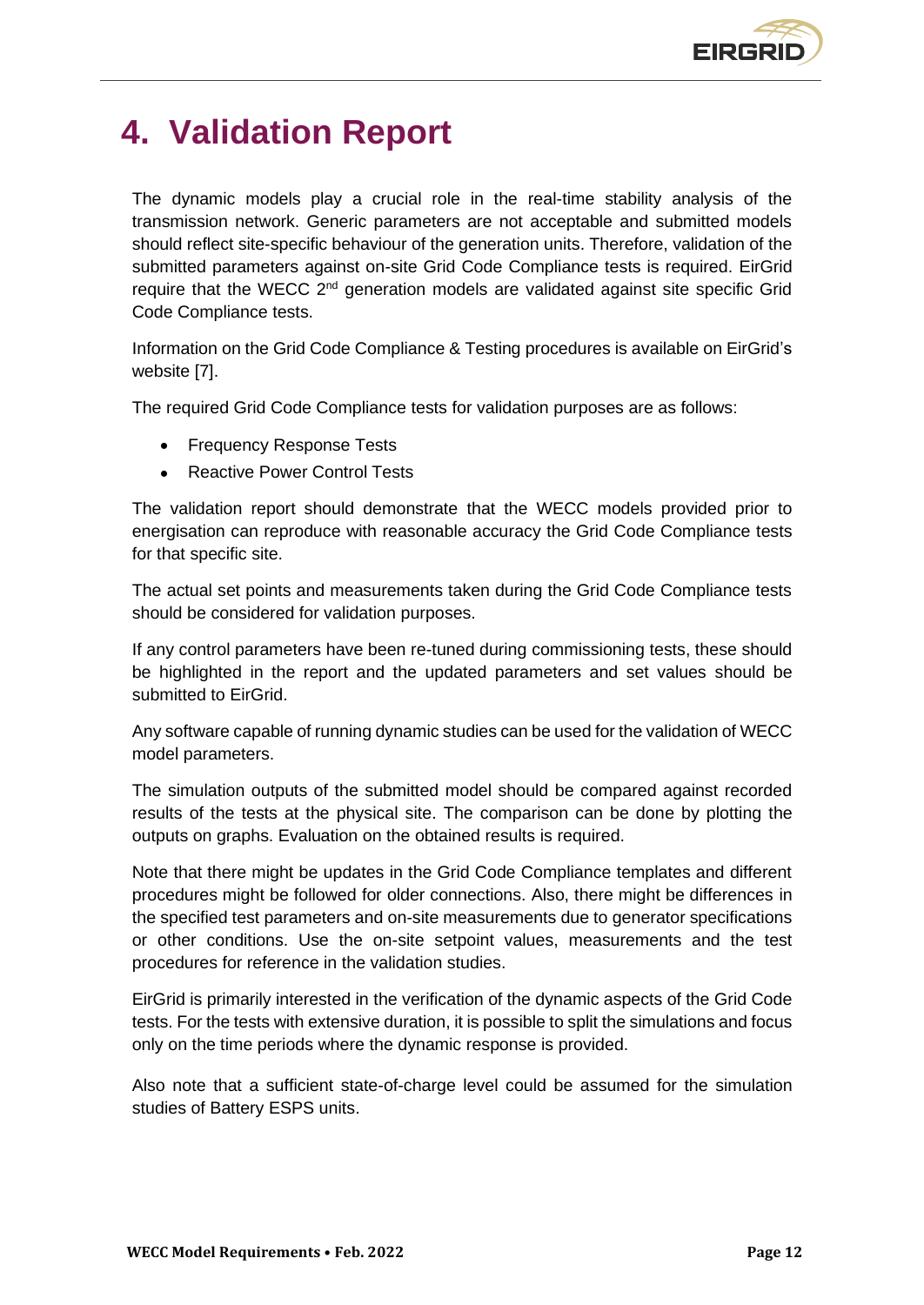# <span id="page-12-0"></span>**4.1. Frequency Response Tests**

The purpose of the Grid Code Compliance Frequency Response Tests is to demonstrate that the active power output of the generators is correctly altered for simulated frequencies.

<span id="page-12-1"></span>The frequency response tests for the validation studies are listed in the following table.

| rapic o coo rivquono, nooponoo rooto |                                           |  |  |
|--------------------------------------|-------------------------------------------|--|--|
| <b>Generator Type</b>                | <b>Required Procedures for Validation</b> |  |  |
|                                      | <b>Frequency Droop Settings</b>           |  |  |
|                                      | Frequency Response ON, Curve 1, APC ON    |  |  |
| <b>RfG &amp; Non-RfG PPM</b>         | Frequency Response ON, Curve 1, APC OFF   |  |  |
|                                      | Frequency Response ON, Curve 2, APC ON    |  |  |
|                                      | Frequency Response ON, Curve 2, APC OFF   |  |  |
|                                      | Frequency Response ON, Mode 1             |  |  |
| <b>Battery ESPS</b>                  | Frequency Response ON, Mode 2             |  |  |
|                                      | Frequency Response ON, Mode 5             |  |  |

Information on the test procedures are available online:

- RfG PPM Frequency Response Test Procedure [\[8\].](#page-15-8)
- Non-RfG PPM Frequency Response Test Procedure [\[9\].](#page-15-9)
- ESPS Frequency Response Test Procedure [\[10\].](#page-15-10)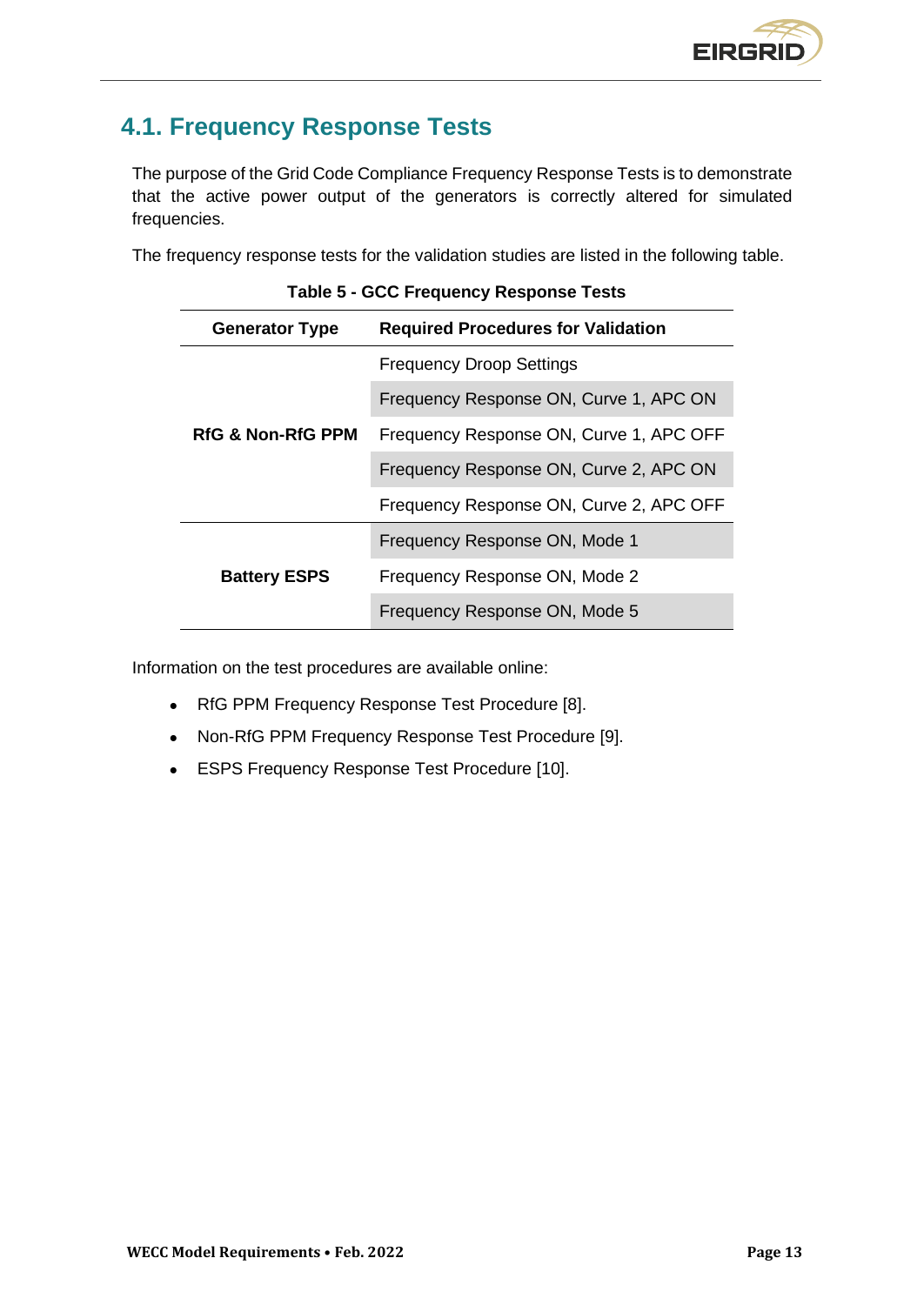# <span id="page-13-0"></span>**4.2. Reactive Power Control Tests**

The purpose of the Grid Code Compliance Reactive Power Control Tests is to confirm correct operation of Automatic Voltage Regulation (AVR) system of the facilities in Voltage Regulation (kV), Reactive Power (Q) and Power Factor (PF) modes, and also changing between these modes.

| <b>Generator Type</b>  | <b>Required Procedures for Validation</b>  |  |  |
|------------------------|--------------------------------------------|--|--|
| <b>RfG/Non-RfG PPM</b> | <b>Automatic Voltage Regulation Mode</b>   |  |  |
|                        | Automatic Voltage Regulation Response Rate |  |  |
| &                      | <b>Mvar Control Mode</b>                   |  |  |
| <b>Battery ESPS</b>    | <b>Power Factor Control Mode</b>           |  |  |

<span id="page-13-1"></span>

Information on the test procedures are available online:

- RfG PPM Reactive Power Control Test Procedure [\[11\].](#page-15-11)
- Non-RfG PPM Reactive Power Control Test Procedure [\[12\].](#page-15-12)
- ESPS Reactive Power Control Test Procedure [\[13\].](#page-15-13)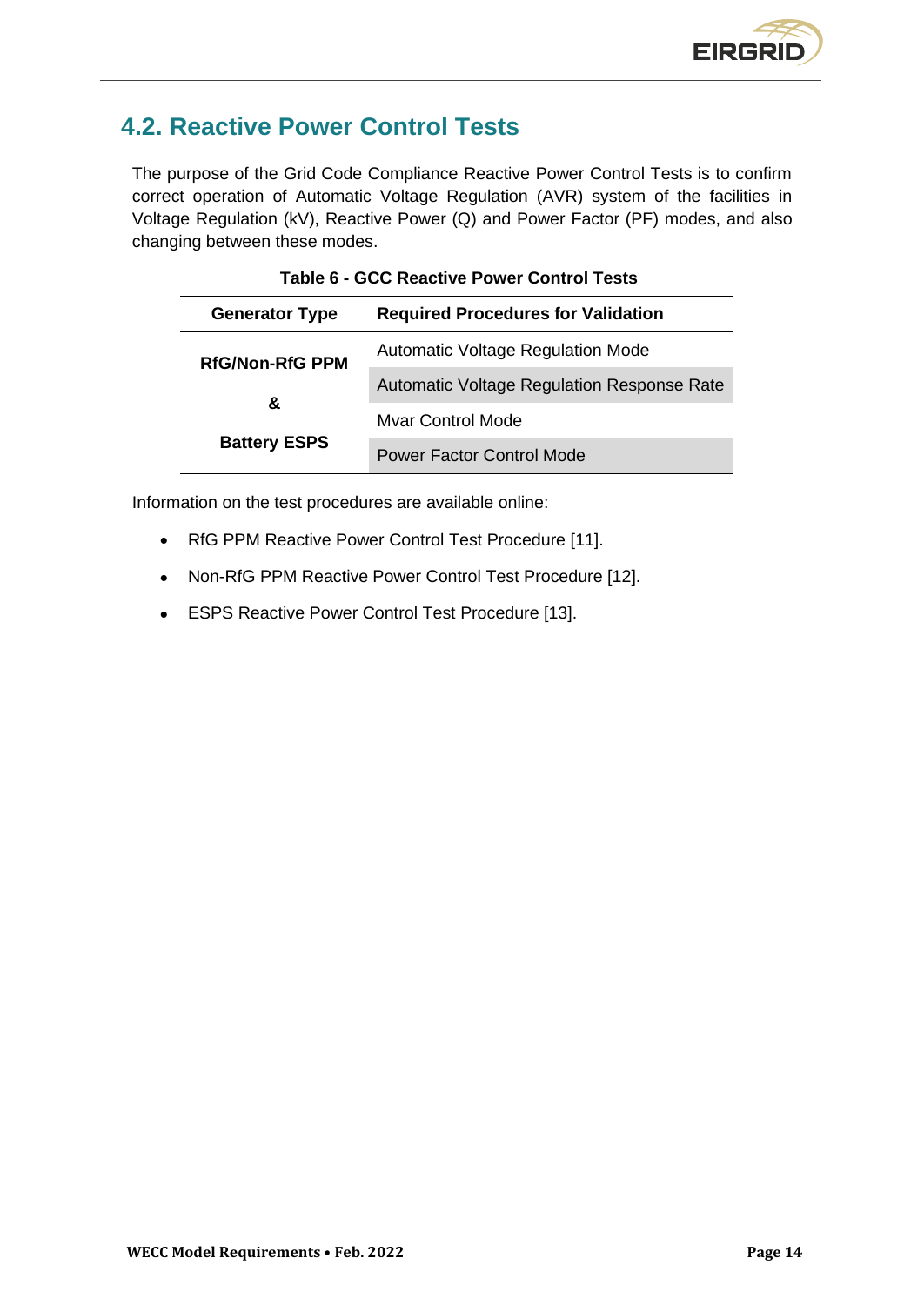

# <span id="page-14-0"></span>**4.3. Accuracy Requirements**

The limitations of using generic models to emulate the behaviour of actual systems are acknowledged. The responses of the facilities should be simulated in a reasonable manner and as accurately as the generic models allow. Therefore, the accuracy requirements should be considered as target values to reach. There could be deviations out of the given limits. In such cases, the results should be analysed and discussed if it is possible to obtain more accurate responses while adjusting the parameters of the WECC models.

The validation studies shall have the following accuracy requirements:

- For a linear response over a frequency range of 0.1 to 5 Hz, deviations between simulated and measured waveforms of the control system must be less than 10% for amplitude and less than 5 degrees for the phase angle. Discrete waveform changes (amplitude spikes) on the simulated waveform should be less than 10% in relation to measured quantity and in the case of where this level is exceeded due to numerical integration issues, this should be documented in the report.
- For dynamic time domain simulations where non-linear response is included to replicate set point changes or response to disturbances on the wider network, the following requirements apply for deviations between simulated and measured responses:
	- o Oscillation in active power, reactive power, voltage and frequency in the 0.1-5Hz range must have damping and the deviation in the frequency of oscillation must be less than 10% for 95% of the recorded samples;
	- $\circ$  Considering possible difference in the voltage at the connection point, deviation in generator response (active power, reactive power, etc.) must be less than 10% for 95% of the samples;
	- o Considering possible difference in the final settled value of voltage at the connection point, the final value of generator response (active power, reactive power, etc.) must settle to within 2% of the plants rated capacity.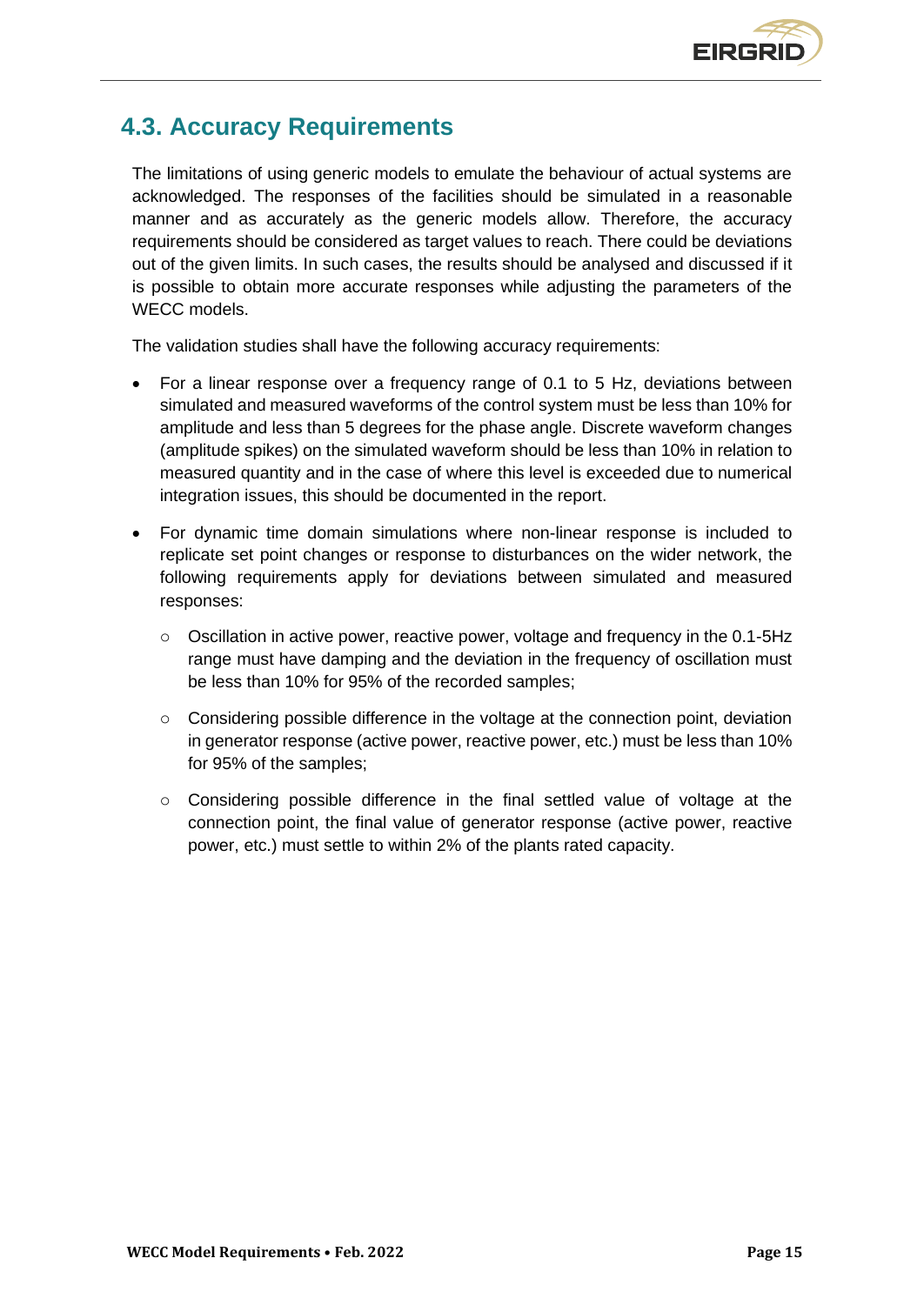# <span id="page-15-0"></span>**References**

- <span id="page-15-1"></span>[1] EirGrid Library <https://www.eirgridgroup.com/library/index.xml>
- <span id="page-15-2"></span>[2] Western Electricity Coordinating Council (WECC) [https://www.wecc.org](https://www.wecc.org/)
- <span id="page-15-3"></span>[3] "WECC Approved Dynamic Model Library", WECC, December 2021. Available on: [https://www.wecc.org/Reliability/Approved Dynamic Models December 2021.pdf](https://www.wecc.org/Reliability/Approved%20Dynamic%20Models%20December%202021.pdf)
- <span id="page-15-4"></span>[4] Spreadsheet for WECC Model Submission [https://www.eirgridgroup.com/site-files/library/EirGrid/WECC-Model-Submission-](https://www.eirgridgroup.com/site-files/library/EirGrid/WECC-Model-Submission-Spreadsheet-v1.0.xlsx)[Spreadsheet-v1.0.xlsx](https://www.eirgridgroup.com/site-files/library/EirGrid/WECC-Model-Submission-Spreadsheet-v1.0.xlsx)
- <span id="page-15-5"></span>[5] EirGrid Grid Code [https://www.eirgridgroup.com/customer-and-industry/general-customer](https://www.eirgridgroup.com/customer-and-industry/general-customer-information/grid-code-info/)[information/grid-code-info/](https://www.eirgridgroup.com/customer-and-industry/general-customer-information/grid-code-info/)
- <span id="page-15-6"></span>[6] ESBN Distribution Code <https://www.esbnetworks.ie/who-we-are/distribution-code>
- <span id="page-15-7"></span>[7] EirGrid website on Grid Code Compliance & Testing [https://www.eirgridgroup.com/customer-and-industry/general-customer](https://www.eirgridgroup.com/customer-and-industry/general-customer-information/grid-code-compliance-test/compliance-testing/)[information/grid-code-compliance-test/compliance-testing/](https://www.eirgridgroup.com/customer-and-industry/general-customer-information/grid-code-compliance-test/compliance-testing/)
- <span id="page-15-8"></span>[8] RfG PPM Test Procedure Frequency Response [https://www.eirgridgroup.com/site-files/library/EirGrid/RfG\\_PPM\\_Test-Procedure-](https://www.eirgridgroup.com/site-files/library/EirGrid/RfG_PPM_Test-Procedure-Frequency-Response.docx)[Frequency-Response.docx](https://www.eirgridgroup.com/site-files/library/EirGrid/RfG_PPM_Test-Procedure-Frequency-Response.docx)
- <span id="page-15-9"></span>[9] Non-RfG PPM Test Procedure Frequency Response [https://www.eirgridgroup.com/site-files/library/EirGrid/Non-](https://www.eirgridgroup.com/site-files/library/EirGrid/Non-RfG_PPM_TestProcedureFrequencyResponse.docx)[RfG\\_PPM\\_TestProcedureFrequencyResponse.docx](https://www.eirgridgroup.com/site-files/library/EirGrid/Non-RfG_PPM_TestProcedureFrequencyResponse.docx)
- <span id="page-15-10"></span>[10] ESPS Frequency Response Test Procedure Template [https://www.eirgridgroup.com/site-files/library/EirGrid/ESPS-Frequency-Response-](https://www.eirgridgroup.com/site-files/library/EirGrid/ESPS-Frequency-Response-Test-Procedure-Template.docx)[Test-Procedure-Template.docx](https://www.eirgridgroup.com/site-files/library/EirGrid/ESPS-Frequency-Response-Test-Procedure-Template.docx)
- <span id="page-15-11"></span>[11] RfG PPM Test Procedure Reactive Power Control [https://www.eirgridgroup.com/site-files/library/EirGrid/RfG\\_PPM\\_Test-Procedure-](https://www.eirgridgroup.com/site-files/library/EirGrid/RfG_PPM_Test-Procedure-Reactive-Power-Control.docx)[Reactive-Power-Control.docx](https://www.eirgridgroup.com/site-files/library/EirGrid/RfG_PPM_Test-Procedure-Reactive-Power-Control.docx)
- <span id="page-15-12"></span>[12] Non-RfG PPM Test Procedure Reactive Power Control [https://www.eirgridgroup.com/site-files/library/EirGrid/Non-RfG\\_PPM-Test-](https://www.eirgridgroup.com/site-files/library/EirGrid/Non-RfG_PPM-Test-Procedure-Reactive-Power-Control.docx)[Procedure-Reactive-Power-Control.docx](https://www.eirgridgroup.com/site-files/library/EirGrid/Non-RfG_PPM-Test-Procedure-Reactive-Power-Control.docx)
- <span id="page-15-13"></span>[13] ESPS Reactive Power Control Test Procedure Template [https://www.eirgridgroup.com/site-files/library/EirGrid/ESPS-Reactive-Power-](https://www.eirgridgroup.com/site-files/library/EirGrid/ESPS-Reactive-Power-Control-Test-Procedure-Template.docx)[Control-Test-Procedure-Template.docx](https://www.eirgridgroup.com/site-files/library/EirGrid/ESPS-Reactive-Power-Control-Test-Procedure-Template.docx)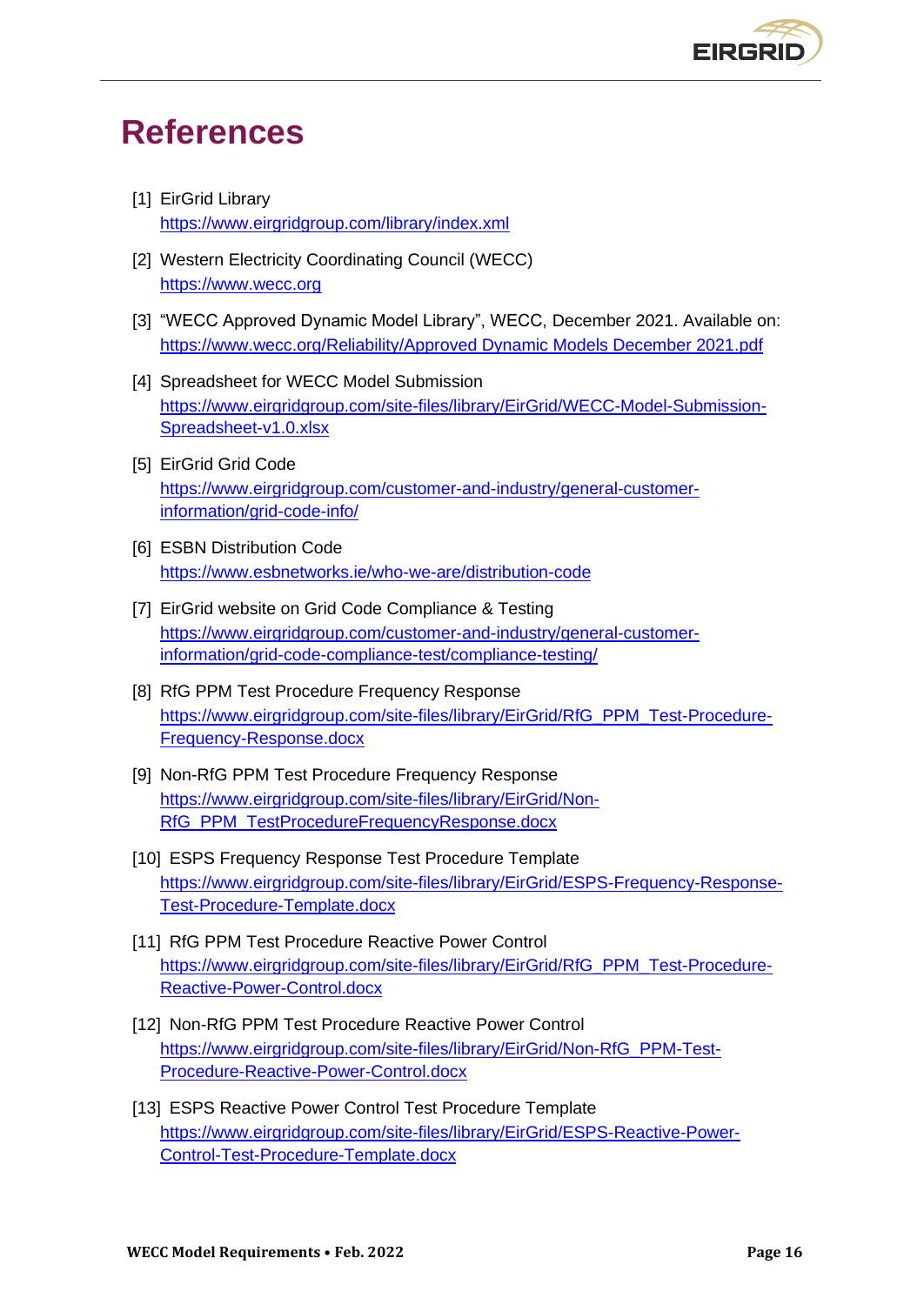# <span id="page-16-0"></span>**Appendix A: Spreadsheet - Steps**

# **EIRGRID**

#### **Submission of**

### **the 2nd Generation WECC Model Parameters**

| <b>Step 1 - Provide information on the facility</b> |  |  |
|-----------------------------------------------------|--|--|
|-----------------------------------------------------|--|--|

| <b>Facility Data</b>            |                     |  |  |
|---------------------------------|---------------------|--|--|
| <b>Project Number</b>           | CP/TG/DG number     |  |  |
| Name of the Facility            | Facility name       |  |  |
| <b>Customer Type</b>            | TSO/DSO             |  |  |
| <b>Connecting Station</b>       | <b>Station name</b> |  |  |
| <b>Connection Point Voltage</b> | Voltage [kV]        |  |  |

#### *Step 2 - Select generator type from the dropdown list, the required models will be populated.*

| The 2 <sup>nd</sup> Generation WECC Models for the Generation Plants (PSS/E v34) |  |  |  |
|----------------------------------------------------------------------------------|--|--|--|
| <b>Generator Type</b>                                                            |  |  |  |
| Generator/Converter                                                              |  |  |  |
| <b>Electrical Controller</b>                                                     |  |  |  |
| <b>Plant Controller</b>                                                          |  |  |  |
| Drive-Train                                                                      |  |  |  |
| <b>Pitch Control</b>                                                             |  |  |  |
| Aerodynamic                                                                      |  |  |  |
| <b>Torque Control</b>                                                            |  |  |  |

| The 2 <sup>nd</sup> Generation WECC Models for the Protection Systems (PSS/E v34) |  |  |  |
|-----------------------------------------------------------------------------------|--|--|--|
| Low/High Frequency Ride-Through<br><b>FROTPAT &amp; FRODCAT</b>                   |  |  |  |
| Low/High Voltage Ride-Through<br><b>VTGTPAT &amp; VTGDCAT</b>                     |  |  |  |

*Step 3 - Provide values for the required models in the sheet: 'Parameters\_Mode 1'.*

#### *Step 4 - Fill in other sheets as needed.*

*- Battery Energy Storage Power Stations, the parameters for the five frequency response modes are required (Mode 1, 2, 3, 4 and 5). - Other PPMs (Wind Farms and Solar PV Plants) only need to fill in Mode 1.*

> *Step 5 - Submit updated file to EirGrid after including facility name in the title.*

#### *Note:*

*\* The provided set of values should reflect the site-specific configurations. Generic values for the parameters will not be accepted.*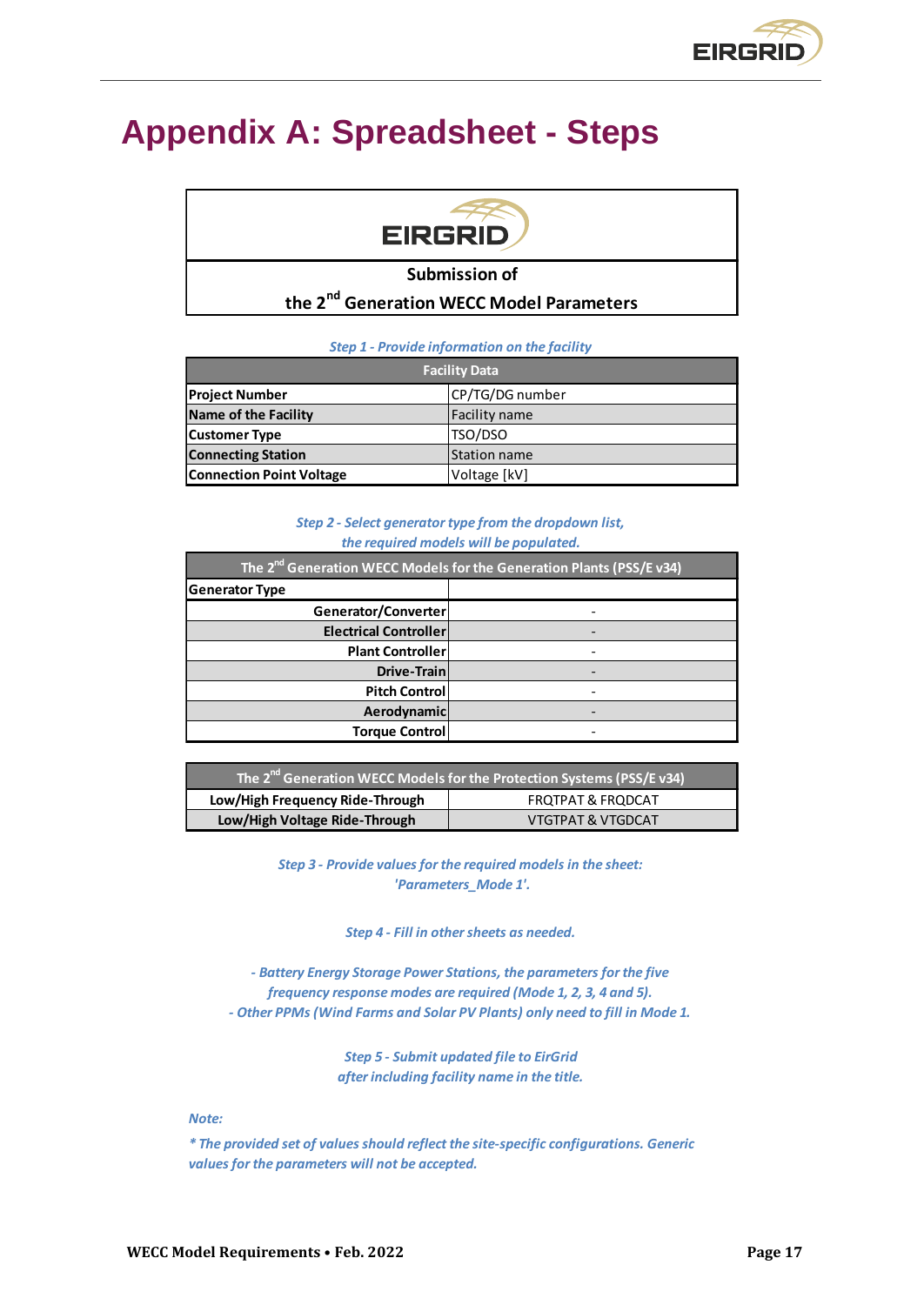

# <span id="page-17-0"></span>**Appendix B: Model Parameters**

### <span id="page-17-2"></span><span id="page-17-1"></span>**B.1. Generator/Converter**

### **Table 7 - Parameters of Generator/Converter**

| Generator/Converter |       |  |  |  |
|---------------------|-------|--|--|--|
| <b>REGCA1</b>       |       |  |  |  |
| Parameter           | Value |  |  |  |
| Lvplsw              |       |  |  |  |
| Tg                  |       |  |  |  |
| Rrpwr               |       |  |  |  |
| <b>Brkpt</b>        |       |  |  |  |
| Zerox               |       |  |  |  |
| Lvpl1               |       |  |  |  |
| Volim               |       |  |  |  |
| Lvpnt1              |       |  |  |  |
| Lvpnt0              |       |  |  |  |
| Iolim               |       |  |  |  |
| Tfltr               |       |  |  |  |
| Khy                 |       |  |  |  |
| Iqrmax              |       |  |  |  |
| Iqrmin              |       |  |  |  |
| Accel               |       |  |  |  |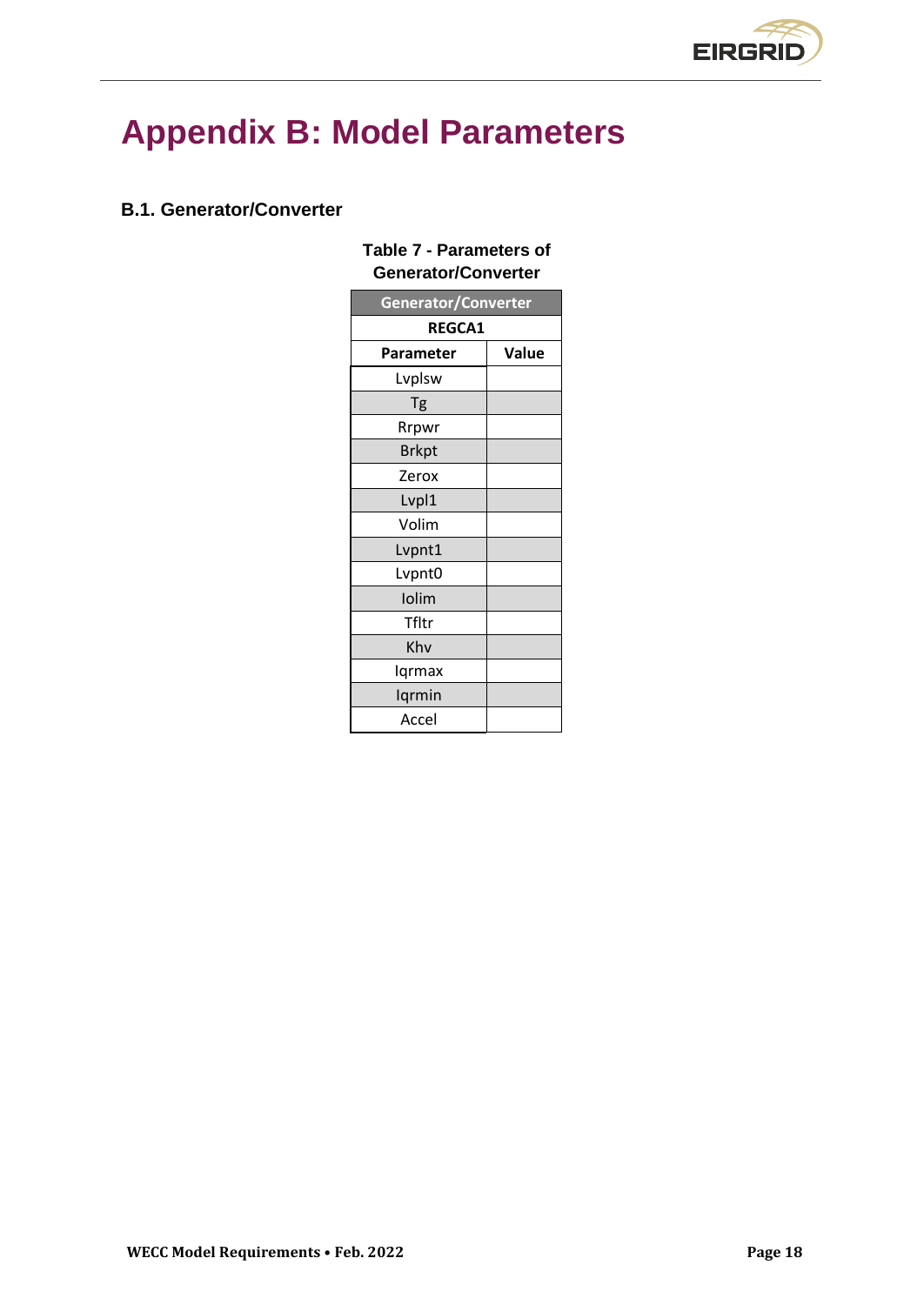

# <span id="page-18-1"></span><span id="page-18-0"></span>**B.2. Plant Controllers**

| <b>Plant Controller</b> |       |               |       |
|-------------------------|-------|---------------|-------|
| <b>REPCTA1</b>          |       | REPCA1        |       |
| Parameter               | Value | Parameter     | Value |
| <b>VCFlag</b>           |       | <b>VCFlag</b> |       |
| RefFlag                 |       | RefFlag       |       |
| Fflag                   |       | Fflag         |       |
| Tfltr                   |       | Tfltr         |       |
| Kp                      |       | Kp            |       |
| Ki                      |       | Ki            |       |
| <b>Tft</b>              |       | <b>Tft</b>    |       |
| Tfv                     |       | Tfv           |       |
| Vfrz                    |       | Vfrz          |       |
| <b>Rc</b>               |       | <b>Rc</b>     |       |
| Xc                      |       | Xc            |       |
| Kc                      |       | Kc            |       |
| emax                    |       | emax          |       |
| emin                    |       | emin          |       |
| dbd1                    |       | dbd1          |       |
| dbd2                    |       | dbd2          |       |
| Qmax                    |       | Qmax          |       |
| Qmin                    |       | Qmin          |       |
| Kpg                     |       | Kpg           |       |
| Kig                     |       | Kig           |       |
| Tp                      |       | Tp            |       |
| fdbd1                   |       | fdbd1         |       |
| fdbd2                   |       | fdbd2         |       |
| femax                   |       | femax         |       |
| femin                   |       | femin         |       |
| Pmax                    |       | Pmax          |       |
| Pmin                    |       | Pmin          |       |
| Tg                      |       | Tg            |       |
| Ddn                     |       | Ddn           |       |
| Dup                     |       | Dup           |       |

### **Table 8 - Parameters of Plant Controllers**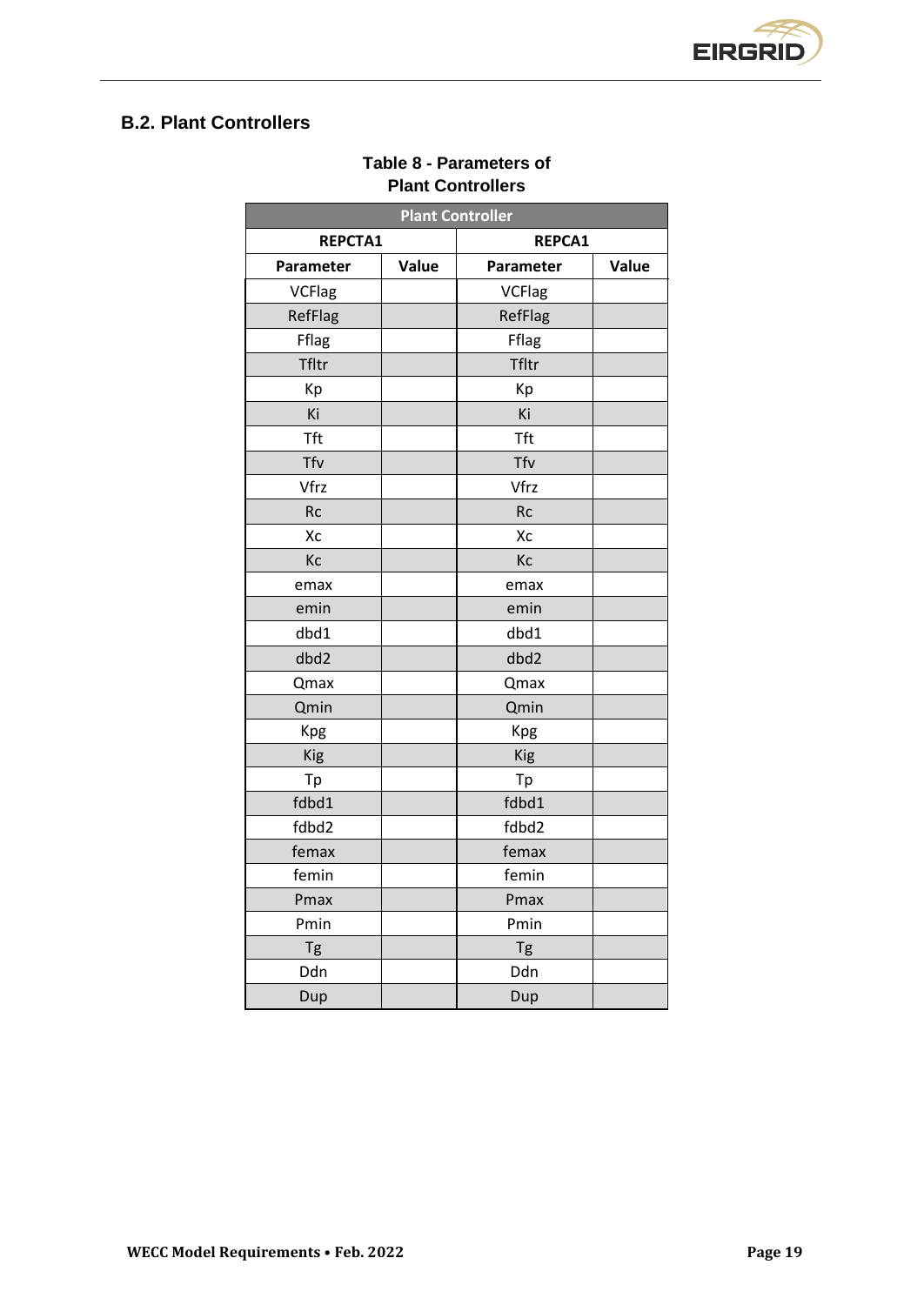

# <span id="page-19-1"></span><span id="page-19-0"></span>**B.3. Electrical Controller - REECA1**

| <b>Electrical Controller</b> |       |                 |       |  |  |
|------------------------------|-------|-----------------|-------|--|--|
| REECA1                       |       |                 |       |  |  |
| Parameter                    | Value | Parameter       | Value |  |  |
| PFFLAG                       |       | Kvi             |       |  |  |
| <b>VFLAG</b>                 |       | <b>Vbias</b>    |       |  |  |
| QFLAG                        |       | Tiq             |       |  |  |
| PFLAG                        |       | dPmax           |       |  |  |
| <b>PQFLAG</b>                |       | dPmin           |       |  |  |
| Vdip                         |       | <b>PMAX</b>     |       |  |  |
| Vup                          |       | <b>PMIN</b>     |       |  |  |
| Trv                          |       | Imax            |       |  |  |
| dbd1                         |       | Tpord           |       |  |  |
| dbd2                         |       | Vq1             |       |  |  |
| Kqv                          |       | lq1             |       |  |  |
| Iqh1                         |       | Vq2             |       |  |  |
| Iql1                         |       | lq2             |       |  |  |
| Vref0                        |       | Vq3             |       |  |  |
| Iqfrz                        |       | Iq3             |       |  |  |
| Thid                         |       | Vq4             |       |  |  |
| ThId2                        |       | lq4             |       |  |  |
| Tp                           |       | Vp1             |       |  |  |
| Qmax                         |       | lp1             |       |  |  |
| Qmin                         |       | Vp <sub>2</sub> |       |  |  |
| <b>VMAX</b>                  |       | lp <sub>2</sub> |       |  |  |
| <b>VMIN</b>                  |       | Vp3             |       |  |  |
| Kqp                          |       | Ip3             |       |  |  |
| Kqi                          |       | Vp4             |       |  |  |
| Kvp                          |       | lp4             |       |  |  |

### **Table 9 - Parameters of Electrical Controller - REECA1**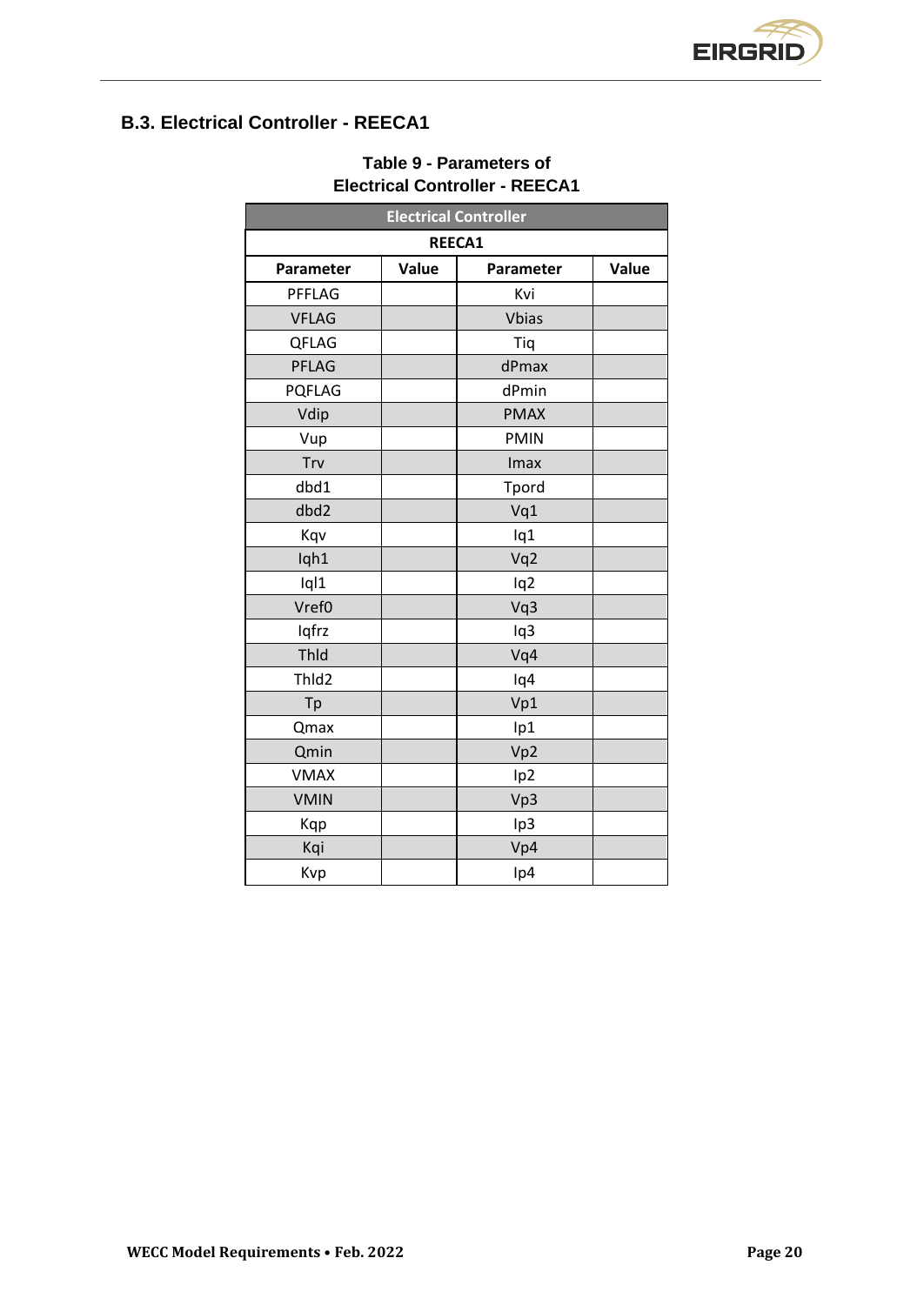

# <span id="page-20-1"></span><span id="page-20-0"></span>**B.4. Electrical Controller - REECCU1**

| <b>Electrical Controller</b> |       |                 |       |  |
|------------------------------|-------|-----------------|-------|--|
| <b>REECCU1</b>               |       |                 |       |  |
| Parameter                    | Value | Parameter       | Value |  |
| PFFlag                       |       | Pmax            |       |  |
| <b>VFlag</b>                 |       | Pmin            |       |  |
| QFlag                        |       | Imax            |       |  |
| PQFlag                       |       | Tpord           |       |  |
| Vdip                         |       | Vq1             |       |  |
| Vup                          |       | lq1             |       |  |
| Trv                          |       | Vq2             |       |  |
| dbd1                         |       | lq2             |       |  |
| dbd2                         |       | Vq3             |       |  |
| Kqv                          |       | Iq3             |       |  |
| Iqh1                         |       | Vq4             |       |  |
| Iql1                         |       | lq4             |       |  |
| Vref0                        |       | Vp1             |       |  |
| Tp                           |       | Ip1             |       |  |
| Qmax                         |       | Vp2             |       |  |
| Qmin                         |       | Ip <sub>2</sub> |       |  |
| Vmax                         |       | Vp3             |       |  |
| Vmin                         |       | Ip3             |       |  |
| Kqp                          |       | Vp4             |       |  |
| Kqi                          |       | Ip4             |       |  |
| Kvp                          |       | T               |       |  |
| Kvi                          |       | SOCini          |       |  |
| Tiq                          |       | SOCmax          |       |  |
| dPmax                        |       | SOCmin          |       |  |
| dPmin                        |       |                 |       |  |

### **Table 10 - Parameters of Electrical Controller - REECCU1**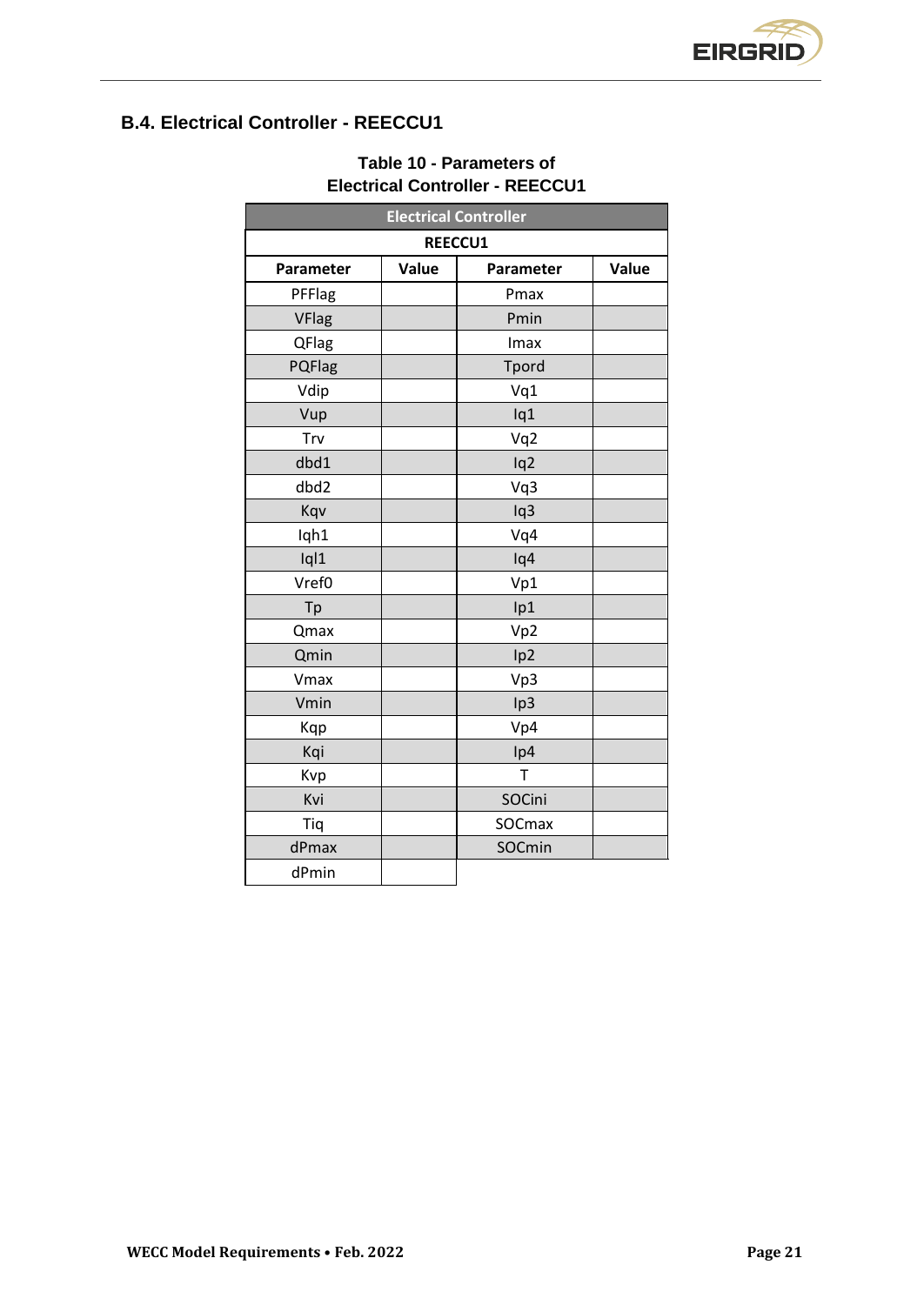

## <span id="page-21-1"></span><span id="page-21-0"></span>**B.5. Electrical Controller - REECDU1**

| <b>Electrical Controller</b> |       |                 |       |                 |       |
|------------------------------|-------|-----------------|-------|-----------------|-------|
|                              |       | REECDU1         |       |                 |       |
| Parameter                    | Value | Parameter       | Value | Parameter       | Value |
| PFFLAG                       |       | Tiq             |       | Ip1             |       |
| <b>VFLAG</b>                 |       | dPmax           |       | Vp2             |       |
| QFLAG                        |       | dPmin           |       | Ip <sub>2</sub> |       |
| <b>PFLAG</b>                 |       | <b>PMAX</b>     |       | Vp3             |       |
| <b>PQFLAG</b>                |       | <b>PMIN</b>     |       | Ip3             |       |
| VcmpFlag                     |       | Imax            |       | Vp4             |       |
| Vdip                         |       | Tpord           |       | Ip4             |       |
| Vup                          |       | Vq1             |       | Vp5             |       |
| Trv                          |       | lq1             |       | Ip5             |       |
| dbd1                         |       | Vq2             |       | Vp6             |       |
| dbd2                         |       | lq2             |       | Ip <sub>6</sub> |       |
| Kqv                          |       | Vq3             |       | Vp7             |       |
| Iqh1                         |       | lq3             |       | lp7             |       |
| Iql1                         |       | Vq4             |       | Vp8             |       |
| Vref0                        |       | lq4             |       | Ip8             |       |
| Iqfrz                        |       | Vq5             |       | Vp9             |       |
| Thid                         |       | lq5             |       | Ip9             |       |
| ThId2                        |       | Vq6             |       | Vp10            |       |
| Tp                           |       | Iq <sub>6</sub> |       | lp10            |       |
| Qmax                         |       | Vq7             |       | rc              |       |
| Qmin                         |       | lq7             |       | Xc              |       |
| <b>VMAX</b>                  |       | Vq8             |       | Tr1             |       |
| <b>VMIN</b>                  |       | lq8             |       | Кc              |       |
| Kqp                          |       | Vq9             |       | Ke              |       |
| Kqi                          |       | lq9             |       | <b>Vblkl</b>    |       |
| Kvp                          |       | Vq10            |       | <b>Vblkh</b>    |       |
| Kvi                          |       | Iq10            |       | Tblk            |       |
| <b>Vbias</b>                 |       | Vp1             |       |                 |       |

### **Table 11 - Parameters of Electrical Controller - REECDU1**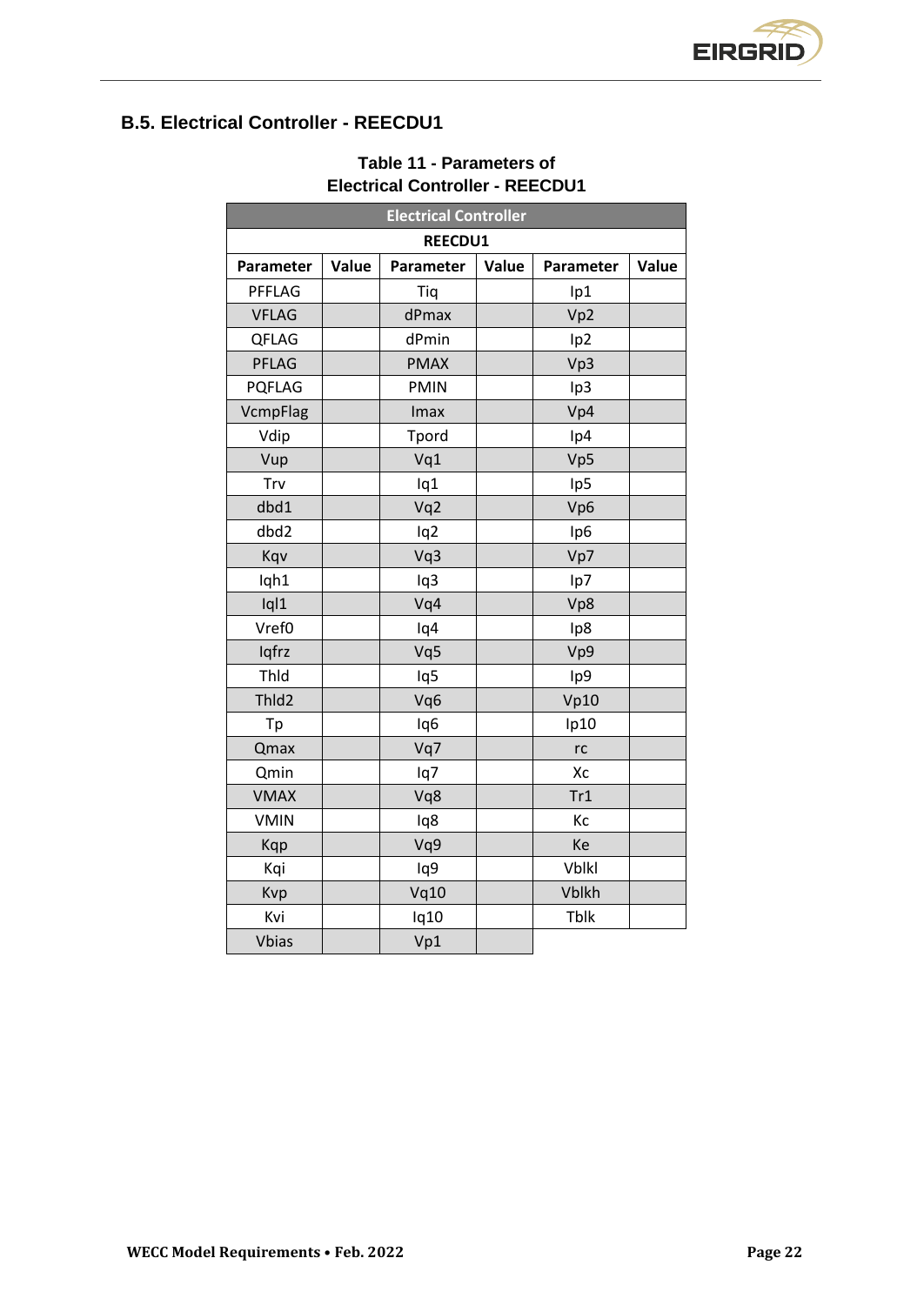

## <span id="page-22-1"></span><span id="page-22-0"></span>**B.6. Other Controllers**

| <b>Drive-Train</b> |       | <b>Pitch Control</b> |       |
|--------------------|-------|----------------------|-------|
| <b>WTDTA1</b>      |       | WTPTA1               |       |
| Parameter          | Value | Parameter            | Value |
| н                  |       | Kiw                  |       |
| <b>DAMP</b>        |       | Kpw                  |       |
| <b>Htfrac</b>      |       | Kic                  |       |
| Freq1              |       | Kpc                  |       |
| <b>DSHAFT</b>      |       | Kcc                  |       |
|                    |       | Tp                   |       |
|                    |       | TetaMax              |       |
|                    |       | TetaMin              |       |
|                    |       | RTetaMax             |       |
|                    |       | <b>RTetaMin</b>      |       |

### **Table 12 - Parameters of Drive Train & Pitch Control**

### **Table 13 - Parameters of Aerodynamic & Torque Control**

<span id="page-22-2"></span>

| Aerodynamic   |       | <b>Torque Control</b> |       |
|---------------|-------|-----------------------|-------|
| <b>WTARA1</b> |       | WTTQA1                |       |
| Parameter     | Value | Parameter             | Value |
| Кa            |       | <b>Tflag</b>          |       |
| Theta0        |       | Kpp                   |       |
|               |       | <b>KIP</b>            |       |
|               |       | Tp                    |       |
|               |       | Twref                 |       |
|               |       | <b>TeMax</b>          |       |
|               |       | TeMin                 |       |
|               |       | p1                    |       |
|               |       | spd1                  |       |
|               |       | p <sub>2</sub>        |       |
|               |       | spd2                  |       |
|               |       | p <sub>3</sub>        |       |
|               |       | spd3                  |       |
|               |       | p4                    |       |
|               |       | spd4                  |       |
|               |       | <b>TRATE</b>          |       |